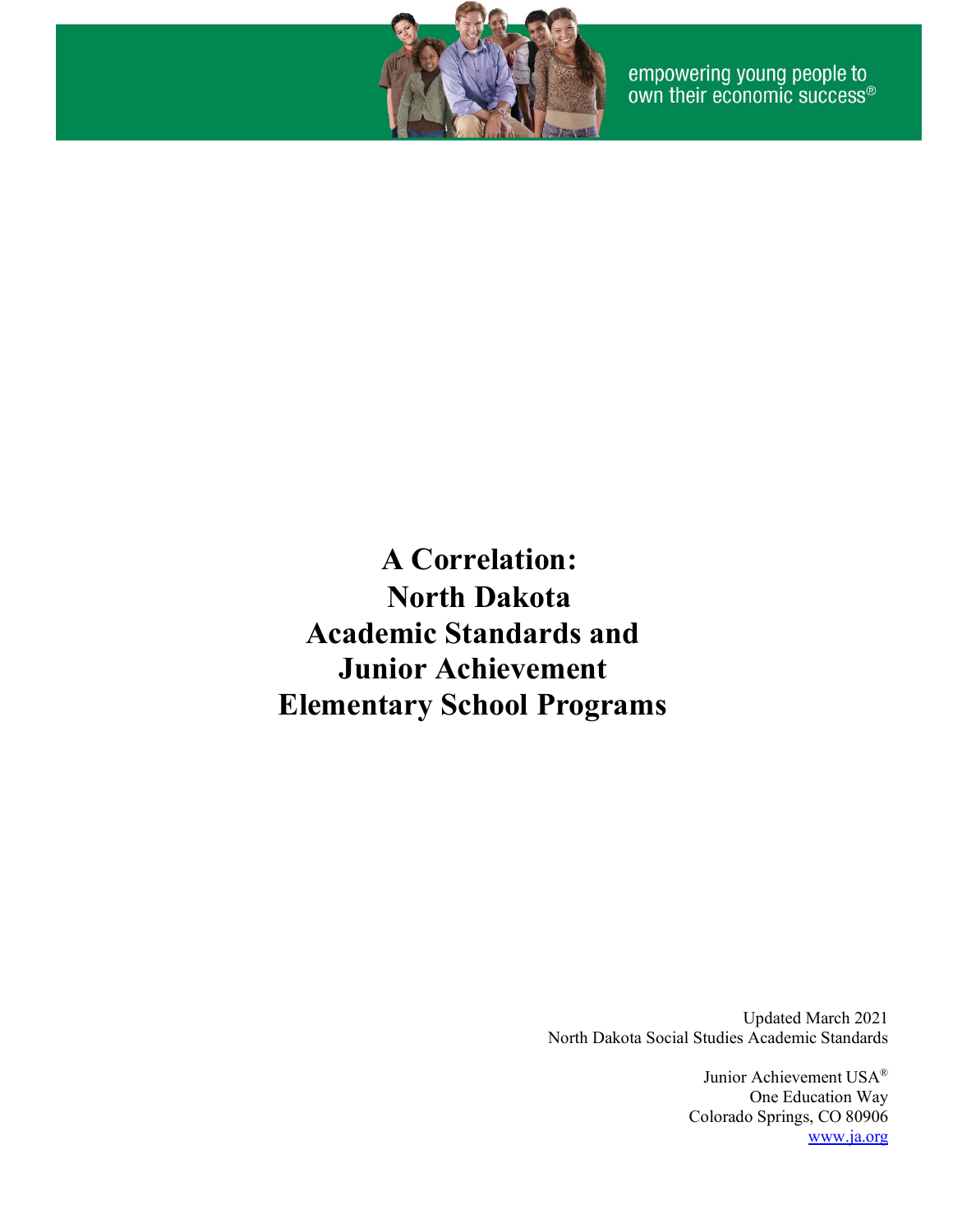#### **Overview**

Junior Achievement programs offer a multidisciplinary approach that connects learning acrosssocial studies disciplines, such as economics, geography, history, government, and civics, while incorporating mathematical concepts and reasoning and language artsskills.

In this document, Junior Achievement programs are correlated to the North Dakota Academic Standards for Social Studies for grades K-5.

Often Extended Learning Opportunities within the curriculum directly support an academic standard. When indicated, the letters ELO will appear superscripted next to the standard.

This list is not meant to be exhaustive or intended to suggest that a JA program will completelyaddress any given standard, but is designed to show how it can enhance or complement efforts to do so.The flexibility of the programs and supplementary materials allow specific content or skills to be addressedin depth by the teacher and/or business volunteer as needed.

#### **JA Elementary School Programs**

*JA Ourselves*<sup>®</sup> uses compelling stories read aloud by the volunteer, along with hands-on activities to demonstrate helping, working, earning, and saving.

*JA Our Families<sup>®</sup>* introduces students to the intersection of entrepreneurship and first-grade social studies learning objectives, including how family members' jobs and businesses contribute to the well being of the family.

*JA Our Community*<sup>®</sup> uses posters and games to offer practical information about businesses and the many jobs those businesses offer in a community. Students explore production methods through a simulation game, and they learn about taxes, decision making, and how money flows in an economy.

*JA Our City®* introduces students to the intersection of financial literacy and third-grade social studies learning objectives, including the characteristics of cities and how people and businesses in citiesmanage their money.

*[JA Our Region](#page-10-0)®* introduces students to entrepreneurship and how entrepreneurs use resources to produce goods and services in a community. Students solve problems by weighing risks and rewards.

*JA Our Nation®* provides practical information about businesses' need for individuals who can meetthe demands of the job market, including high-growth, high-demand jobs locally and globally.

*JA More than Money*<sup>®</sup> teaches students about earning, spending, sharing, and saving money, and businesses they can start or jobs they can perform to earnmoney.

JA Career Exploration Fair™ is an event where students learn about a range of career options across multiple career clusters. (Grades K-5)

JA Career Speakers Series™ In JA Career Speakers Series, a volunteer guest speaker visits the classroom and shares information about his or her career, work, and education experience. (Grades K-5)

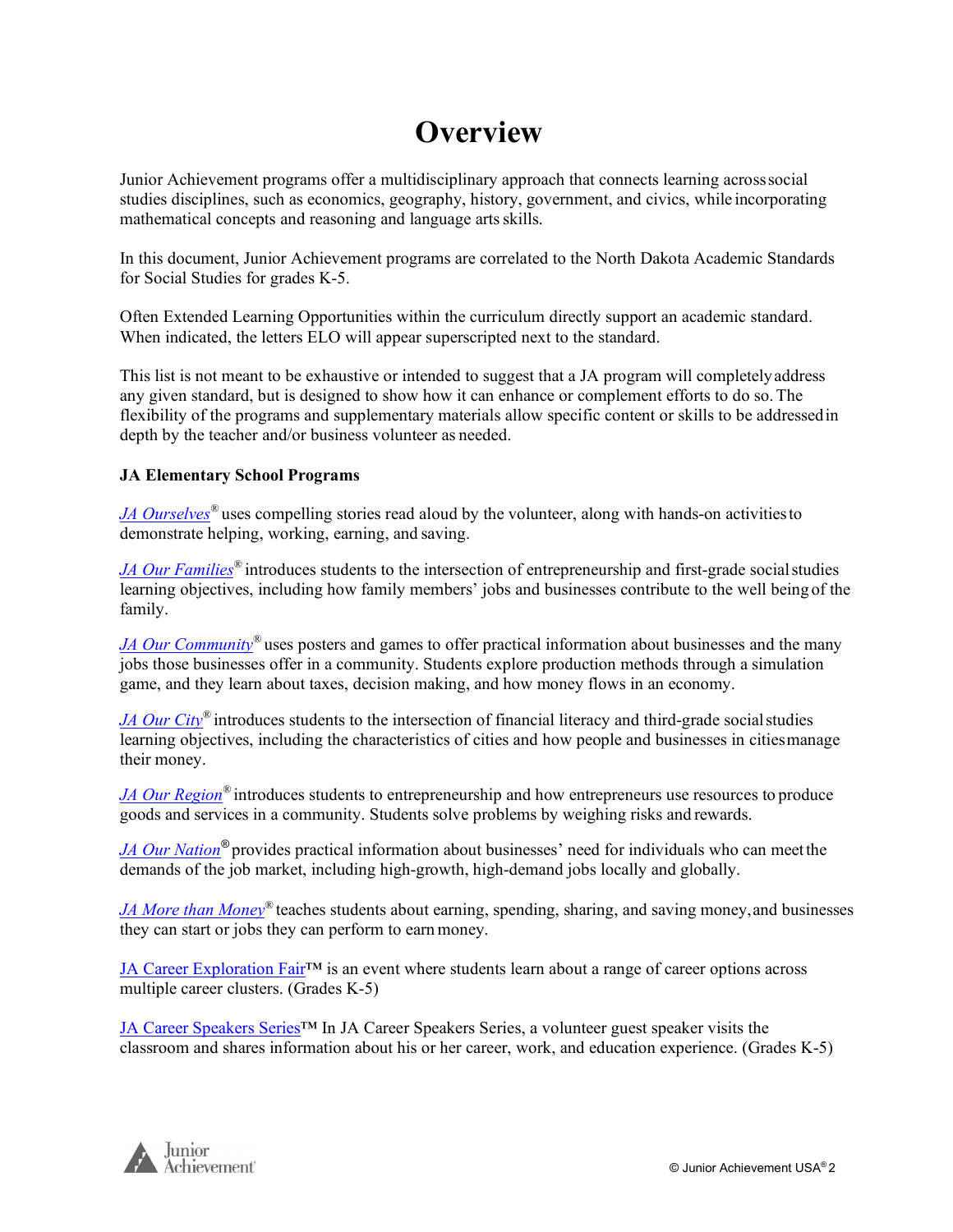#### JA Ourselves

<span id="page-2-0"></span>

| <b>Session Details</b>                                                                                                                                                                                                                                                                                       | <b>Academic Standards</b>                                                             | <b>Common Core</b><br><b>ELA</b>                                                                                                                                       | Common<br>Core<br><b>Math</b>                                                          |
|--------------------------------------------------------------------------------------------------------------------------------------------------------------------------------------------------------------------------------------------------------------------------------------------------------------|---------------------------------------------------------------------------------------|------------------------------------------------------------------------------------------------------------------------------------------------------------------------|----------------------------------------------------------------------------------------|
| <b>Session One: This or That?</b><br><b>Make a Choice</b><br>Students practice economics by<br>making personal choices.<br>Objectives:<br><b>Students will:</b><br>• Identify personal interests<br>• Consider the factors that<br>determine their choices<br>• Define money                                 | E.K 2.3 Identify consumer<br>decisions and the difference<br>between needs and wants. | Reading Foundations<br>RF.K.1-3<br>Writing<br>$W.K.1-2,8$<br>Literature<br>RLK.7<br>Speaking and<br>Listening<br>$SL.K.1-6$<br>Language<br>L.K.4,6                     | Counting and<br>Cardinality<br>CC.2.1.K.A.2                                            |
| <b>Session Two: Do I Need What I</b><br>Want?<br>Students recognize that people have<br>basic needs and wants and that money-<br>smart people know the difference<br>between them.<br>Objectives:<br><b>Students will:</b><br>· Explain the difference between<br>needs and wants<br>• Create a simple chart | E.K 2.3 Identify consumer<br>decisions and the difference<br>between needs and wants. | Reading Foundations<br>RF.K.1-3<br>Literature<br>RL.K.1,4<br>RL.K.7<br>Speaking and<br>Listening<br>SL.K.1-3<br>SL.K.6<br>Language<br>L.K.4,6                          | Counting and<br>Cardinality<br>CC.2.1.K.A.3<br>Measurement and<br>Data<br>CC.2.4.K.A.4 |
| <b>Session Three: A Penny Earned</b><br>Students are introduced to storybook<br>characters and examine ways they can<br>earn money.<br>Objectives:<br><b>Students will:</b><br>• Describe the role of money in<br>society<br>• Identify jobs they can do to earn<br>money                                    | E.K 2.5 Explain how people earn<br>income and save money.                             | Reading Foundations<br>RF.K.1-4<br>Writing<br>W.K.2,8<br>Literature<br>RL.K.1-4<br>RL.K.7<br>RL.K.9-10<br>Speaking and<br>Listening<br>SL.K.1-6<br>Language<br>L.K.4,6 | Counting and<br>Cardinality<br>CC.2.1.K.A.1-3                                          |
| <b>Session Four: A Penny Saved</b><br>Students are introduced to the concept<br>of saving.<br>Objectives:<br><b>Students will:</b><br>• Explain the importance of<br>saving money<br>• Identify a savings goal<br>• Identify a place where people<br>save money                                              | E.K 2.5 Explain how people earn<br>income and save money.                             | Reading Foundations<br>RF.K.1-4<br>Literature<br>RL.K.1-4<br>Speaking and<br>Listening<br>SL.K.1-6<br>Language<br>L.K.4,6                                              | Counting and<br>Cardinality<br>CC.2.1.K.A.1<br>Measurement and<br>Data<br>CC.2.4.K.A.4 |

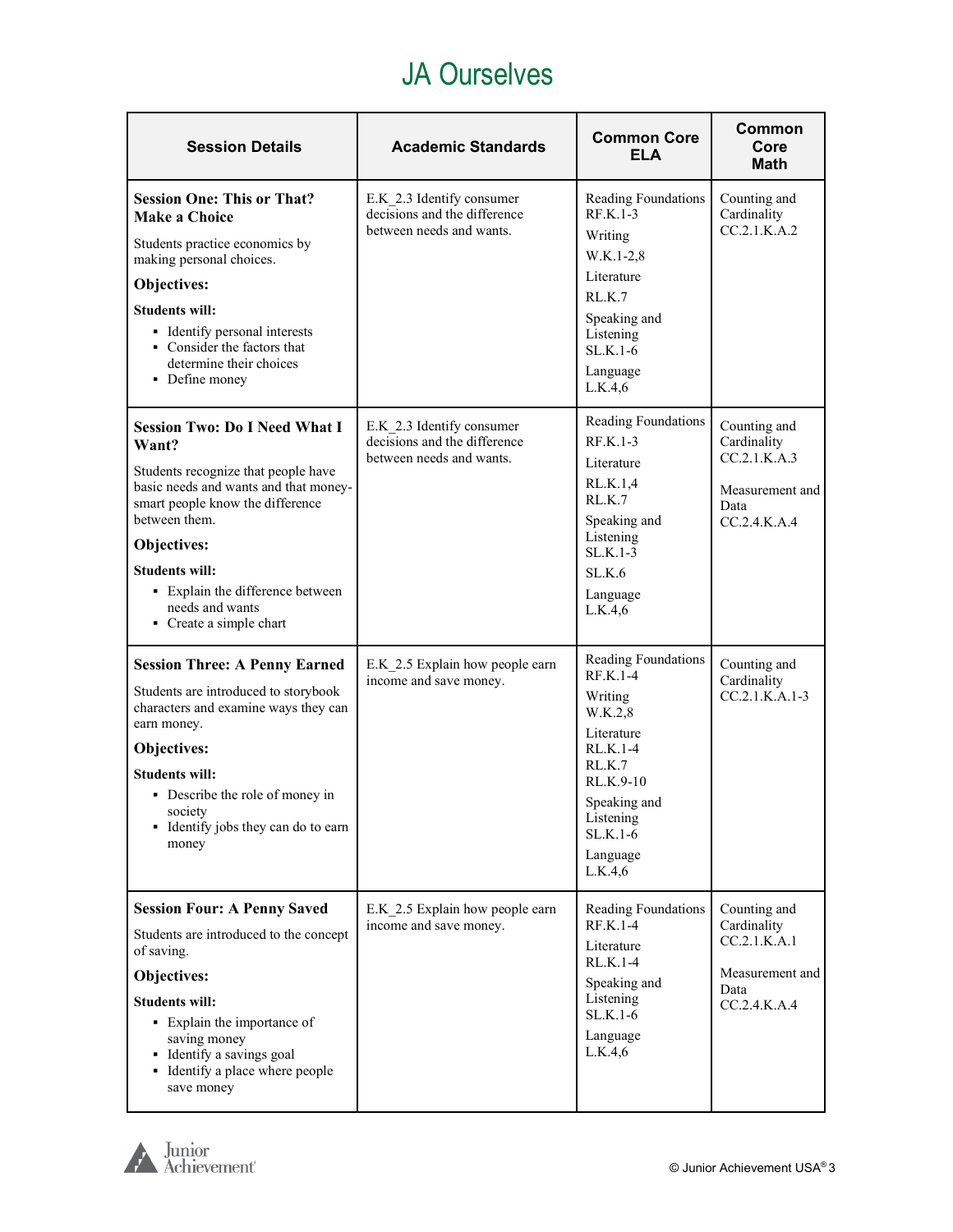#### JA Ourselves

| <b>Session Details</b>                                                                                                                                                                                                                                                                   | <b>Academic Standards</b>                                                                                             | <b>Common Core</b><br>ELA                                                                                                                                                 | Common<br>Core<br><b>Math</b>                   |
|------------------------------------------------------------------------------------------------------------------------------------------------------------------------------------------------------------------------------------------------------------------------------------------|-----------------------------------------------------------------------------------------------------------------------|---------------------------------------------------------------------------------------------------------------------------------------------------------------------------|-------------------------------------------------|
| <b>Session Five: A Penny Shared</b><br>Students are introduced to storybook<br>characters and their plans to earn<br>money for a worthy cause.<br><b>Objectives:</b><br><b>Students will:</b><br>• Explain the importance of<br>giving<br>Organize a chronological<br>sequence of events | E.K 2.4 Identify how community<br>helpers impact others.<br>E.K 2.5 Explain how people earn<br>income and save money. | Reading Foundations<br>$RF.K.1-4$<br>Writing<br>W.K.1,8<br>Literature<br>$RLK.1-4$<br>RLK.7<br>RL.K.9-10<br>Speaking and<br>Listening<br>$SLK.1-6$<br>Language<br>L.K.4,6 | Counting and<br>Cardinality<br>$CC.2.1.K.A.1-3$ |

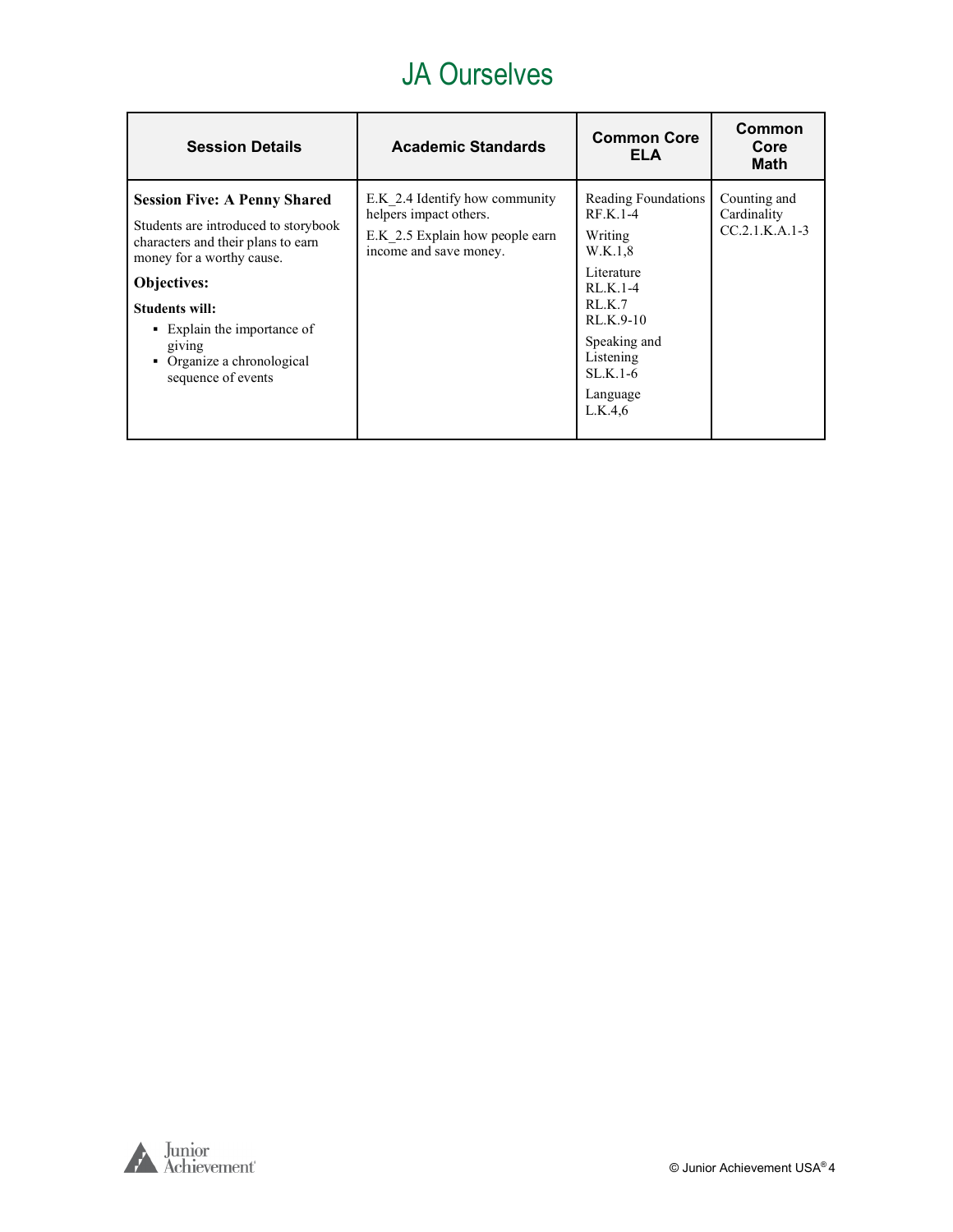#### JA Our Families

 $\overline{\phantom{a}}$ 

<span id="page-4-0"></span>

| <b>Session Descriptions</b>                                                                                                                                                                                                                                                                                                                                                         | <b>Academic Standards</b>                                                                                                                                                                                                 | <b>Common Core ELA</b>                                                                                                                                                                                            | Common<br><b>Core Math</b>                                                                        |
|-------------------------------------------------------------------------------------------------------------------------------------------------------------------------------------------------------------------------------------------------------------------------------------------------------------------------------------------------------------------------------------|---------------------------------------------------------------------------------------------------------------------------------------------------------------------------------------------------------------------------|-------------------------------------------------------------------------------------------------------------------------------------------------------------------------------------------------------------------|---------------------------------------------------------------------------------------------------|
| <b>Session One: All Kinds of Families</b><br>The students discover how families are alike<br>and different and how they can work together to<br>create a strong economy for the neighborhood.<br>Objectives:<br><b>Students will:</b><br>• Begin to understand the similarities and<br>differences between families<br>• Recognize the importance of businesses in<br>neighborhoods | E.K 2.4 Identify how community<br>helpers impact others.                                                                                                                                                                  | Reading Literature<br>RI.1.1<br>$RI.1.3-4$<br>RI.1.7,9,10<br>Reading Foundations<br>RF.1.1-4<br>Writing<br>W.1.2,5,8<br>Speaking & Listening<br>$SL.1.1-2$<br>$SL.1.4-5$<br>Language<br>$L.1.1 - 2$<br>L.1.4      | Mathematical<br>Practices<br>8                                                                    |
| <b>Session Two: Money for Needs and</b><br>Wants<br>Students become aware that all families need<br>food, clothing, and shelter to live and must earn<br>money to pay for these needs.<br>Objectives:<br><b>Students will:</b><br>• Describe the difference between needs and<br>wants<br>• Explain that families must earn money for<br>the things they need and want              | E.K 2.3 Identify consumer decisions<br>and the difference between needs and<br>wants.                                                                                                                                     | Reading for Information<br>RI.1.1<br>$RI.1.3-4$<br>RI.1.6-7<br>RI.1.10<br>Reading Foundations<br>RF.1.1-4<br>Speaking & Listening<br>$SL.1.1-2$<br>SL.1.4<br>Language<br>L.1.1<br>L.1.4                           | Measurement<br>and Data<br>1.MD.C.4<br>Mathematical<br>Practices<br>$1 - 2$<br>$4 - 5$<br>$7 - 8$ |
| <b>Session Three: Businesses All Around the</b><br>Neighborhood<br>Students learn how the needs and wants of people<br>in a neighborhood create an opportunity for<br>entrepreneurs to start businesses.<br>Objectives:<br><b>Students will:</b><br>• Define entrepreneur, goods, and services<br>• Interpret map symbols<br>• Identify the goods or services businesses<br>provide | E.K 2.1 Describe the characteristics<br>of the American economic system.<br>E.K 2.2 Compare and contrast<br>producers and consumers of goods<br>and services.<br>E.K 2.4 Identify how community<br>helpers impact others. | Reading Foundations<br>RF.1.1-4<br>Reading for Information<br>RI.1.1<br>RI.1.3-4<br>RI.1.6-7<br>RI.1.10<br>Writing<br>W.1.2,5,8<br>Speaking & Listening<br>$SL.1.1-2$<br>SL.1.4<br>Language<br>$L.1.1-2$<br>L.1.4 | Measurement<br>and Data<br>1.MD.C.4<br>Mathematical<br>Practices<br>$1 - 2$<br>$5 - 8$            |

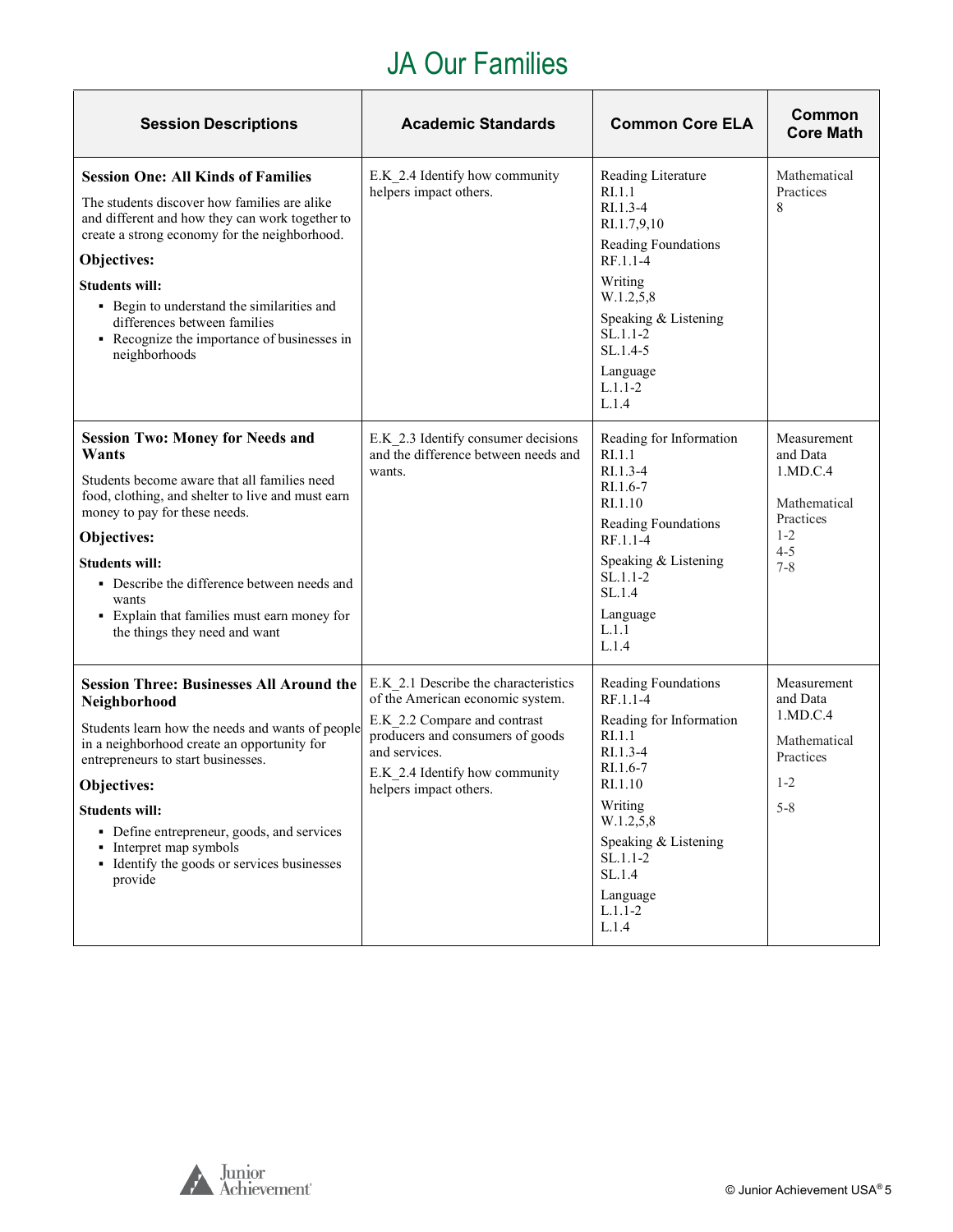### JA Our Families

| <b>Session Descriptions</b>                                                                                                                                                                                                                                                                                             | <b>Academic Standards</b>                                                                                                                                                                                                                                                                                          | <b>Common Core ELA</b>                                                                                                                                                                                                | <b>Common Core</b><br><b>Math</b>                                                                                                              |
|-------------------------------------------------------------------------------------------------------------------------------------------------------------------------------------------------------------------------------------------------------------------------------------------------------------------------|--------------------------------------------------------------------------------------------------------------------------------------------------------------------------------------------------------------------------------------------------------------------------------------------------------------------|-----------------------------------------------------------------------------------------------------------------------------------------------------------------------------------------------------------------------|------------------------------------------------------------------------------------------------------------------------------------------------|
| <b>Session Four: Jobs All Around the</b><br>Neighborhood<br>Students learn that entrepreneurs create businesses,<br>which provide jobs for families.<br><b>Objectives:</b><br><b>Students will:</b><br>• Identify the jobs people do<br>• Analyze their own skills to determine ways<br>they can support family members | E.K 2.1 Describe the characteristics of<br>the American economic system.<br>E.K 2.2 Compare and contrast<br>producers and consumers of goods and<br>services.<br>E.K 2.4 Identify how community<br>helpers impact others.                                                                                          | Reading Foundations<br>RF.1.1-4<br>Reading for Information<br>RI.1.6-7<br>Writing<br>W.1.5<br>Speaking & Listening<br>$SL.1.1-2$<br>$SL.1.4-5$<br>Language<br>$L.1.1 - 2$<br>L.1.4                                    | Mathematical<br>Practices<br>$1 - 2$<br>$4 - 5$<br>$7 - 8$                                                                                     |
| <b>Session Five: A New Business</b><br>Students think like entrepreneurs and help<br>advertise a new business needed in the<br>neighborhood.<br>Objectives:<br><b>Students will:</b><br>• Describe one of the entrepreneurial<br>characteristics-Satisfy a Need or Want                                                 | E.K 2.1 Describe the characteristics of<br>the American economic system.<br>E.K 2.2 Compare and contrast<br>producers and consumers of goods and<br>services.<br>E.K 2.3 Identify consumer decisions<br>and the difference between needs and<br>wants.<br>E.K 2.4 Identify how community<br>helpers impact others. | Reading Foundations<br>RF.1.1-4<br>Reading for Information<br>RI.1.1<br>$R1.3-4$<br>$RI.1.6-7$<br>RI.1.10<br>Writing<br>W.1.2,5,8<br>Speaking & Listening<br>$SL.1.1-2$<br>SL.1.4<br>Language<br>$L.1.1 - 2$<br>L.1.4 | Operations in<br>Algebra<br>OA. 1 ELO<br>$OA. . 6-7$<br>Measurement<br>and Data<br>1.MD.C.4<br>Mathematical<br>Practices<br>$2 - 4$<br>$7 - 8$ |

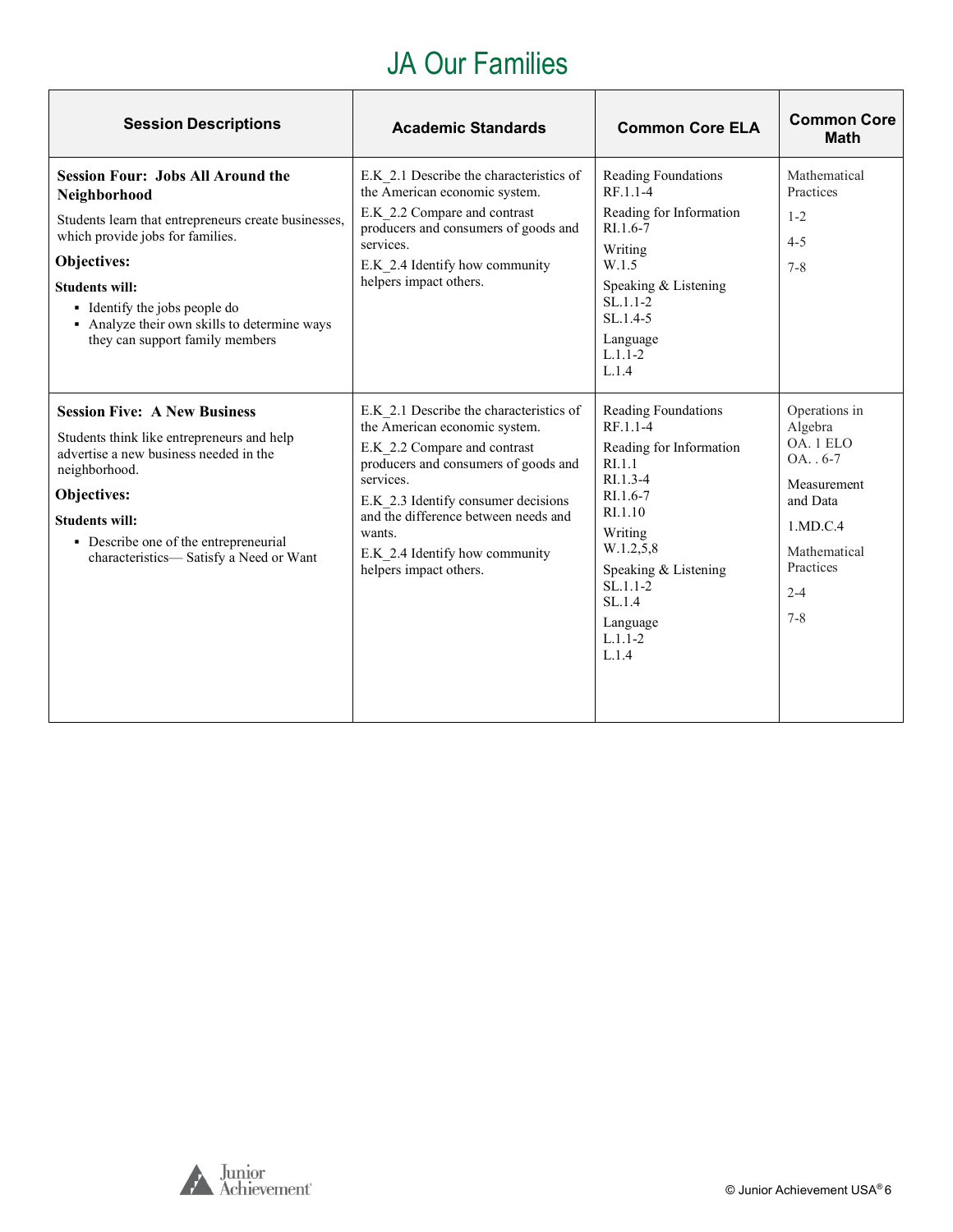## JA Our Community

<span id="page-6-0"></span>

| <b>Session Descriptions</b>                                                                                                                                                                                                                                                                                                                                                                                     | <b>Social Studies Standards</b>                                                                                                                                                                                                                                              | <b>Common Core ELA</b>                                                                                                                                                                             | Common<br><b>Core Math</b>                                                                                                                   |
|-----------------------------------------------------------------------------------------------------------------------------------------------------------------------------------------------------------------------------------------------------------------------------------------------------------------------------------------------------------------------------------------------------------------|------------------------------------------------------------------------------------------------------------------------------------------------------------------------------------------------------------------------------------------------------------------------------|----------------------------------------------------------------------------------------------------------------------------------------------------------------------------------------------------|----------------------------------------------------------------------------------------------------------------------------------------------|
| <b>Session One: People in a</b><br><b>Community Working Together</b><br>Students learn what a community is<br>and the variety of jobs that people<br>have in a community.<br>Objectives:<br><b>Students will:</b><br>• Describe a community.<br>• State how people contribute to<br>and benefit from a community.<br>• Identify the variety of jobs in a<br>community and how each<br>requires specific skills. | E.K 2.1 Describe the characteristics of<br>the American economic system.<br>E.K 2.2 Compare and contrast producers<br>and consumers of goods and services.<br>E.K 2.4 Identify how community helpers<br>impact others.                                                       | Reading Literature<br>RL.2.1<br>RL.2.7<br>Reading for Information<br>RI.2.1<br>$RI.2.4 - 5$<br>RI.7<br>Reading Foundations<br>RF.2.3-4<br>Speaking and Listening<br>$SL.2.1-4$<br>Language L.2.1-6 | Geometry<br>G.2.2<br>Mathematical<br>Practices<br>4                                                                                          |
| <b>Session Two: Sweet "O" Donuts</b><br>Students learn that workers who<br>produce goods and services earn<br>money for their work.<br>Objectives:<br><b>Students will:</b><br>• Define the terms produce,<br>product, production, goods, and<br>services.<br>• Apply innovation to the<br>production process.<br>• Explain that people in a<br>community earn money by<br>performing work.                     | E.K 2.3 Identify consumer decisions and<br>the difference between needs and wants.<br>E.K_2.5 Explain how people earn income<br>and save money.                                                                                                                              | Reading Foundations<br>RF.2.3-4<br>Writing<br>W.2.2<br>Speaking and Listening<br>$SL.2.1-6$<br>Language L.2.1-6                                                                                    | Operations and<br>Algebraic<br>Thinking<br>OA.2.1<br>Numbers Base<br>Ten<br>NBT.2.1-2<br><b>NBT.2.5</b><br>Measurement<br>and Data<br>MD.2.7 |
| <b>Session Three: Business and</b><br><b>Government Jobs</b><br>Students explore how the money<br>earned for work moves through a<br>community and the impact that money<br>has on people, businesses, and<br>government.<br>Objectives:<br><b>Students will:</b><br>• Locate businesses and identify<br>government careers.<br>• Explain how taxation supports<br>government services.                         | C.K 2.1 Explain reasons for, and<br>purposes of, rules, laws, and positions of<br>authority.<br>C.K 2.2 Explain why people form<br>governments.<br>C.K 2.3 Identify services provided by the<br>local government and how they affect the<br>lives of its citizens/residents. | Reading for Information<br>R <sub>I.2.1</sub><br>$RI.2.4 - 5$<br>RI.7<br>Reading Foundations<br>RF.2.3-4<br>Speaking and Listening<br>$SL.2.1-4$<br>Language L.2.1-6                               | Operations and<br>Algebraic<br>Thinking<br>OA.2.1<br>Mathematical<br>Practices<br>$1 - 2$<br>$4 - 5$<br>8                                    |

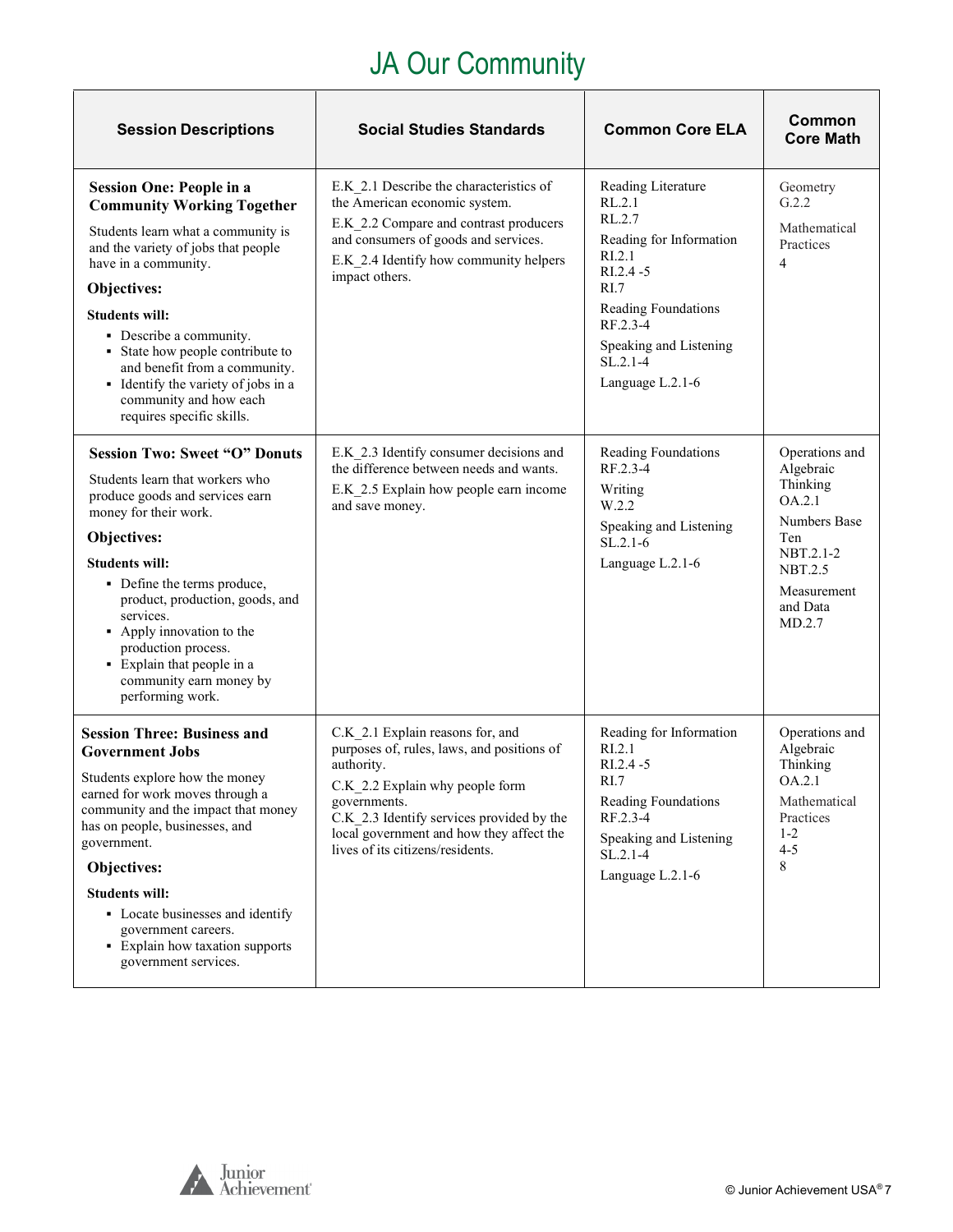# JA Our Community

| <b>Session Descriptions</b>                                                                                                                                                                                                                                                                                                                                                            | <b>Social Studies Standards</b>                                                                                                                                                                                                                                             | <b>Common Core ELA</b>                                                                                                                                                                                               | Common<br><b>Core Math</b>                                                                                                                                                                                       |
|----------------------------------------------------------------------------------------------------------------------------------------------------------------------------------------------------------------------------------------------------------------------------------------------------------------------------------------------------------------------------------------|-----------------------------------------------------------------------------------------------------------------------------------------------------------------------------------------------------------------------------------------------------------------------------|----------------------------------------------------------------------------------------------------------------------------------------------------------------------------------------------------------------------|------------------------------------------------------------------------------------------------------------------------------------------------------------------------------------------------------------------|
| The Session Four: Let's Vote!<br>Students participate in a decision that<br>benefits their community. They vote<br>to express their choice and to<br>determine the will of the majority.<br>Objectives:<br><b>Students will:</b><br>• Apply a decision-making<br>process.<br>• Recognize voting as a way<br>responsible citizens act and<br>contribute to meet a<br>community's needs. | C.K 2.5 Identify ways<br>citizens/residents participate in<br>community decisions.<br>C.K 2.6 Describe important rights<br>and responsibilities of<br>citizens/residents.<br>C.K_2.7 Explain and/or participate<br>in a project to help or inform others<br>about an issue. | Reading Foundations<br>RF.2.3<br>Writing<br>W.2.2<br>$W.2.7-8$<br>Speaking and Listening<br>$SL.2.1-6$<br>Language<br>L.2.1                                                                                          | Measurement<br>and Data<br>MD.2.7<br>MD.2.9<br>Mathematical<br>Practices<br>2<br>$\overline{4}$                                                                                                                  |
| <b>Session Five: Money Moves in a</b><br>Community<br>Students learn about money and how it<br>moves through a community.<br>Objectives:<br><b>Students will:</b><br>• Identify coins and money terms.<br>• Describe how money flows<br>through a community's<br>economy.                                                                                                              | E.K 2.1 Describe the<br>characteristics of the American<br>economic system.<br>E.K 2.5 Explain how people earn<br>income and save money.                                                                                                                                    | Reading Literature<br>RL.2.1<br>RL.2.4<br>RL.2.7<br>Reading for Information<br>RI.2.1<br>$RI.2.3 - 5$<br>R <sub>L</sub><br>Reading Foundations<br>RF.2.3<br>Speaking and Listening<br>$SL.2.1-4$<br>Language L.2.1-6 | Operations and<br>Algebraic<br>Thinking<br>OA.2.1<br><b>Numbers Base</b><br>Ten<br>NBT.2.1-2<br><b>NBT.2.5</b><br>Measurement<br>and Data<br>MD.2.7<br>MD.2.9<br>Mathematical<br>Practices<br>$1 - 2$<br>$5 - 7$ |



 $\Gamma$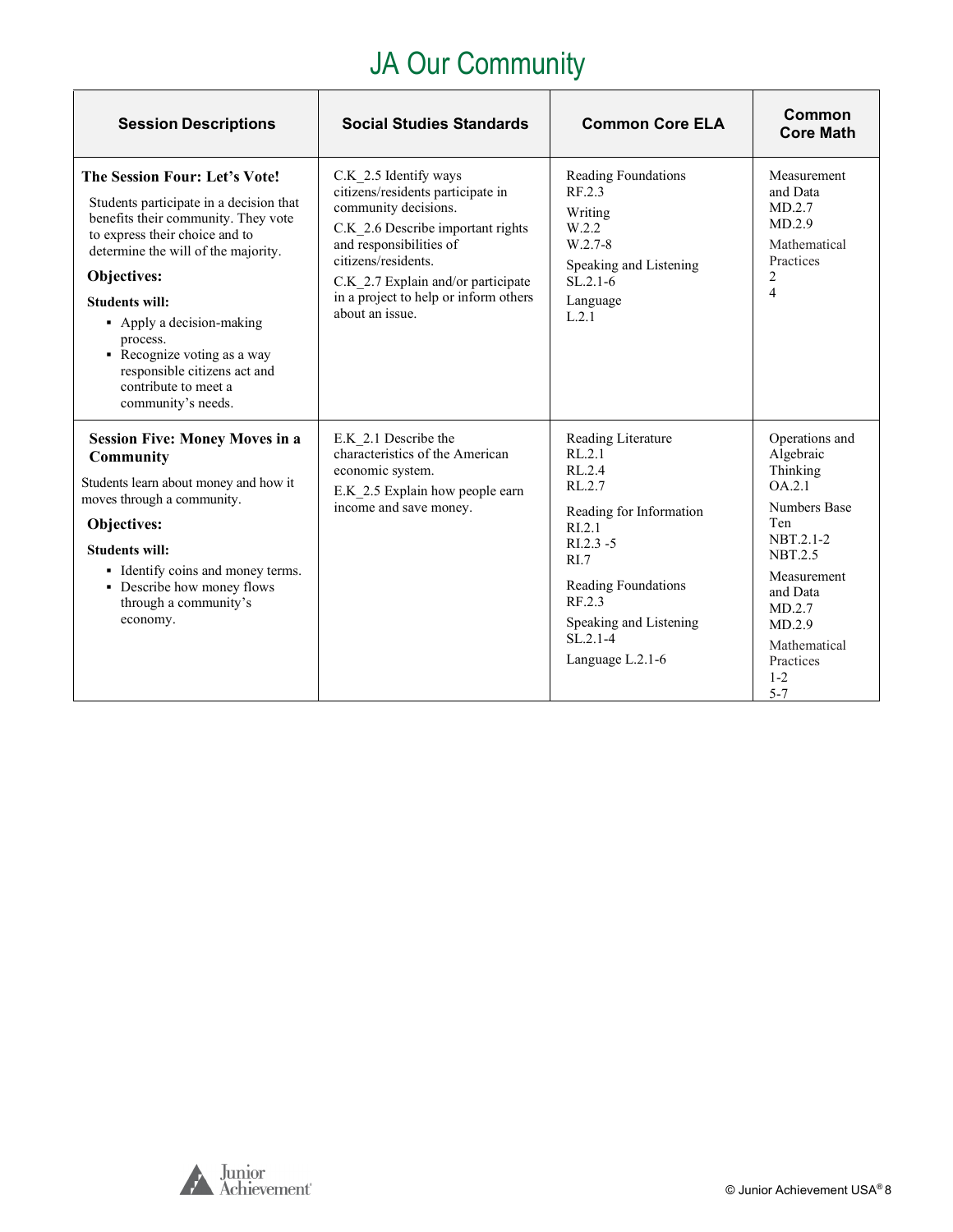## JA Our City

| <b>Session Descriptions</b>                                                                                                                                                                                                                                                                                                                                | <b>Academic Standards</b>                                                                                                                                                                                                                                                                                                       | Common<br><b>Core ELA</b>                                                                                                                                                                                            | Common<br><b>Core Math</b>                                                                                                                    |
|------------------------------------------------------------------------------------------------------------------------------------------------------------------------------------------------------------------------------------------------------------------------------------------------------------------------------------------------------------|---------------------------------------------------------------------------------------------------------------------------------------------------------------------------------------------------------------------------------------------------------------------------------------------------------------------------------|----------------------------------------------------------------------------------------------------------------------------------------------------------------------------------------------------------------------|-----------------------------------------------------------------------------------------------------------------------------------------------|
| <b>Session One: Earn, Save, Spend, and</b><br><b>Donate</b><br>Knowing we have four choices with money helps<br>people reach personal goals and dreams and helps<br>keep cities alive and healthy.<br>Objectives:<br><b>Students will:</b><br>• Describe the four choices we have with<br>money.<br>• Define deposits and withdrawals.                     | E.3_5.1 Utilize fundamental principles and<br>concepts of economics to understand economic<br>activity (e.g., needs and wants, goods and<br>services, opportunity cost).<br>E.3 5.3 Identify factors that influence saving<br>and spending choices.                                                                             | Reading for<br>Information<br>RI.3.4-5<br>Reading<br>Foundations<br>RF.3.3-4<br>Writing<br>W.3.2 ELO<br>W.3.7-8ELO<br>Speaking and<br>Listening<br>SL.3.1<br>SL.3.3<br>SL.3.6<br>Language<br>L.3.1<br>L.3.3<br>L.3.4 | Measurement<br>and Data<br>MD.3.4<br>MD.3.5<br>MD.3.6<br>Mathematical<br>Practices<br>$1 - 8$                                                 |
| <b>Session Two: Invisible Money</b><br>Students learn about the different forms of money<br>and how people use them to pay for goods and<br>services.<br>Objectives:<br><b>Students will:</b><br>• Define goods and services.<br>• Explain how people spend money.<br>• Recognize methods of payment and whether<br>they are readily visible or invisible. | E.3 5.1 Utilize fundamental principles and<br>concepts of economics to understand economic<br>activity (e.g., needs and wants, goods and<br>services, opportunity cost).<br>E.3_5.2 Describe how goods and services are<br>produced and distributed.<br>E.3 5.3 Identify factors that influence saving<br>and spending choices. | Reading for<br>Information<br>$R1.3.1-5$<br>Reading<br>Foundations<br>RF.3.3-4<br>Writing<br>$W.3.7 - 8^{ELO}$<br>Speaking and<br>Listening<br>$SL.3.1-4$<br>SL.3.6<br>Language<br>L.3.1<br>$L.3.3-4$                | Operations and<br>Algebraic<br>Thinking<br>OA.3.8<br>OA.3.9<br>Mathematical<br>Practices<br>$1 - 8$                                           |
| <b>Session Three: How Do I Become an</b><br>Entrepreneur?<br>When entrepreneurs create businesses, they help<br>keep cities alive and healthy.<br>Objectives:<br><b>Students will:</b><br>• Define entrepreneur, producer, and<br>consumer.<br>• Explain the need for a business plan.<br>• Discuss the ways in which entrepreneurs help<br>a city.        | E.3 5.1 Utilize fundamental principles and<br>concepts of economics to understand economic<br>activity (e.g., needs and wants, goods and<br>services, opportunity cost).<br>E.3 5.2 Describe how goods and services are<br>produced and distributed.                                                                            | Reading for<br>Information<br>$RI.3.1 - 5$<br>Reading<br>Foundations<br>RF.3.3-4<br>Speaking and<br>Listening<br>$SL.3.1-3$<br>SL.3.6<br>Language<br>L.3.1<br>$L.3.3-4$                                              | Operations and<br>Algebraic<br>Thinking<br>OA.3.8<br>Numbers Base<br>Ten<br><b>NBT.3.2</b><br>Mathematical<br>Practices<br>$1 - 2$<br>$4 - 8$ |

\*ELO- Indicates a skill best supported by an Extended Learning Opportunity

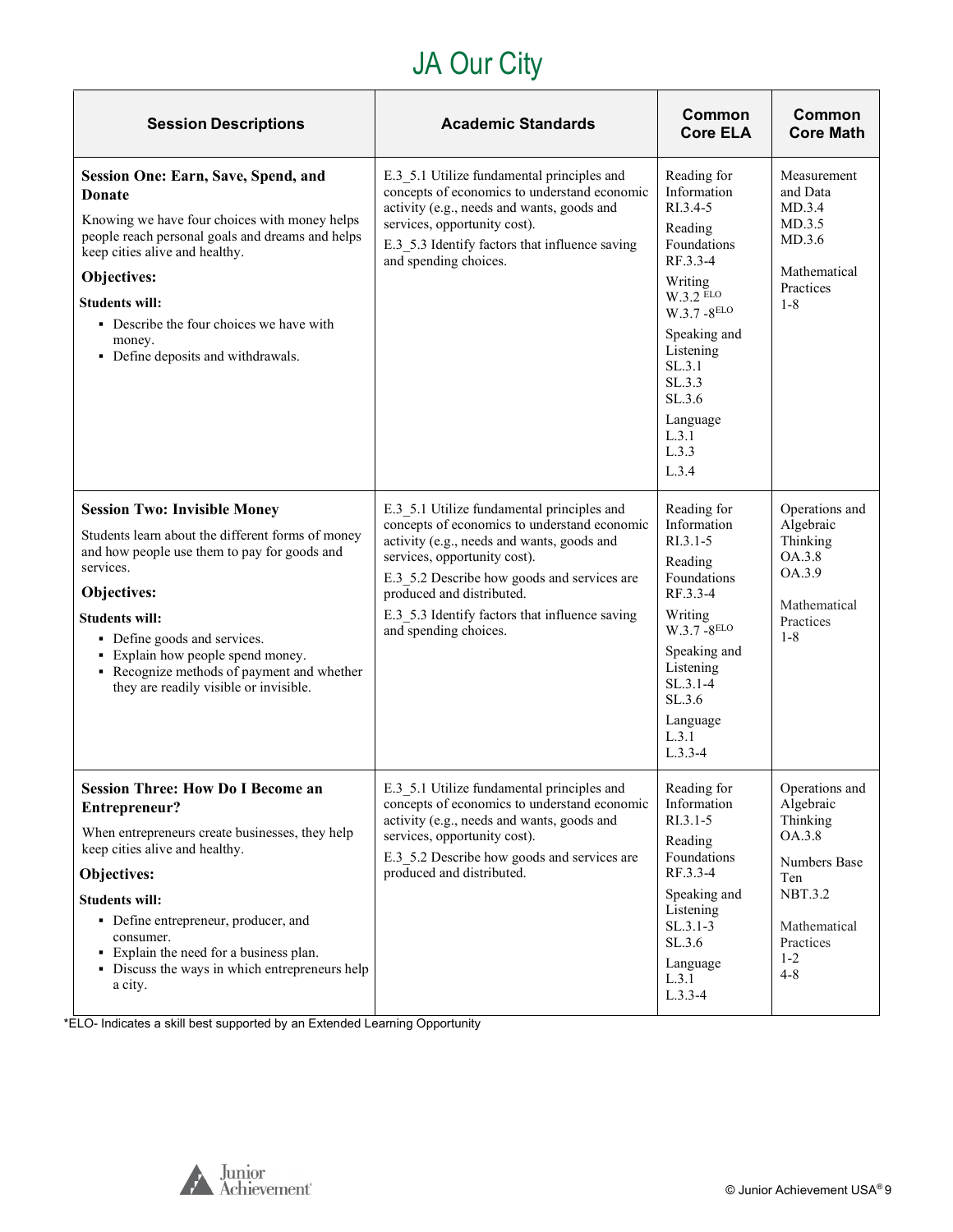# JA Our City

| <b>Session Descriptions</b>                                                                                                                                                                                                                                                                                                                                                                                                                                                                                                                                                                                      | <b>Academic Standards</b>                                                                                                                                                                                                                                                                                                                                                                                                                                                                                                                                                                                                                                                                                             | <b>Common</b><br><b>Core ELA</b>                                                                                                                                                                | <b>Common</b><br><b>Core Math</b>                                                                                          |
|------------------------------------------------------------------------------------------------------------------------------------------------------------------------------------------------------------------------------------------------------------------------------------------------------------------------------------------------------------------------------------------------------------------------------------------------------------------------------------------------------------------------------------------------------------------------------------------------------------------|-----------------------------------------------------------------------------------------------------------------------------------------------------------------------------------------------------------------------------------------------------------------------------------------------------------------------------------------------------------------------------------------------------------------------------------------------------------------------------------------------------------------------------------------------------------------------------------------------------------------------------------------------------------------------------------------------------------------------|-------------------------------------------------------------------------------------------------------------------------------------------------------------------------------------------------|----------------------------------------------------------------------------------------------------------------------------|
| <b>Session Four: Money Choices Make the</b><br><b>City Go Round</b><br>Money choices encourage economic exchange<br>within a city. This happens when money travels<br>back and forth among consumers, businesses,<br>and the city government. Economic exchange is<br>important for keeping a city functioning and<br>vital.<br>Objectives:<br><b>Students will:</b><br>• Demonstrate the importance of money in<br>everyday life.<br>• Describe how money flows through a<br>city's economy.<br>• Explain taxes and how the city<br>government uses the money to pay for the<br>goods and services it provides. | E.3 5.1 Utilize fundamental principles and<br>concepts of economics to understand economic<br>activity (e.g., needs and wants, goods and<br>services, opportunity cost).<br>E.3 5.2 Describe how goods and services are<br>produced and distributed.<br>E.3 5.3 Identify factors that influence saving<br>and spending choices.<br>E.3 5.4 Describe the necessity and impact of<br>community services.<br>C.3 5.1 Compare and contrast the<br>responsibilities and powers of government<br>officials at various levels and branches of<br>government.<br>C.3 5.2 Describe the structure of government<br>and how it functions to serve citizens/residents<br>(e.g., Constitution, Amendments, government<br>leaders). | Reading for<br>Information<br>R <sub>L</sub> 3.1<br>RI.3.3-6<br>Reading<br>Foundations<br>RF.3.3-4<br>Speaking and<br>Listening<br>$SL.3.1-3$<br>SL.3.6<br>Language<br>L.3.1<br>L.3.3<br>L.3.4  | Operations in<br>Algebra<br>OA.3.8<br>OA.3.9<br>Numbers Base Ten<br><b>NBT.3.2</b><br>Mathematical<br>Practices<br>$1 - 8$ |
| <b>Session Five: Let's Build a City</b><br>A healthy city is built on the money choices of<br>consumers, businesses, and the government. A<br>city thrives when these sectors of the economy<br>earn, save, spend, and donate.<br>Objectives:<br><b>Students will:</b><br>• Describe how personal choices make a<br>city a good place to live, work, play, and<br>go to school.                                                                                                                                                                                                                                  | E.3 5.1 Utilize fundamental principles and<br>concepts of economics to understand economic<br>activity (e.g., needs and wants, goods and<br>services, opportunity cost).                                                                                                                                                                                                                                                                                                                                                                                                                                                                                                                                              | Reading for<br>Information<br>RL3.1<br>RI.3.3-6<br>Reading<br><b>Foundations</b><br>RF.3.3-4<br>Writing<br>W.3.2<br>Speaking and<br>Listening<br>$SL.3.1-3$<br>SL.3.6<br>Language<br>L.3.1, 3.4 | Operations in<br>Algebra<br>OA.3.8<br>Numbers Base Ten<br><b>NBT.3.2</b><br>Mathematical<br>Practices<br>$1 - 7$           |

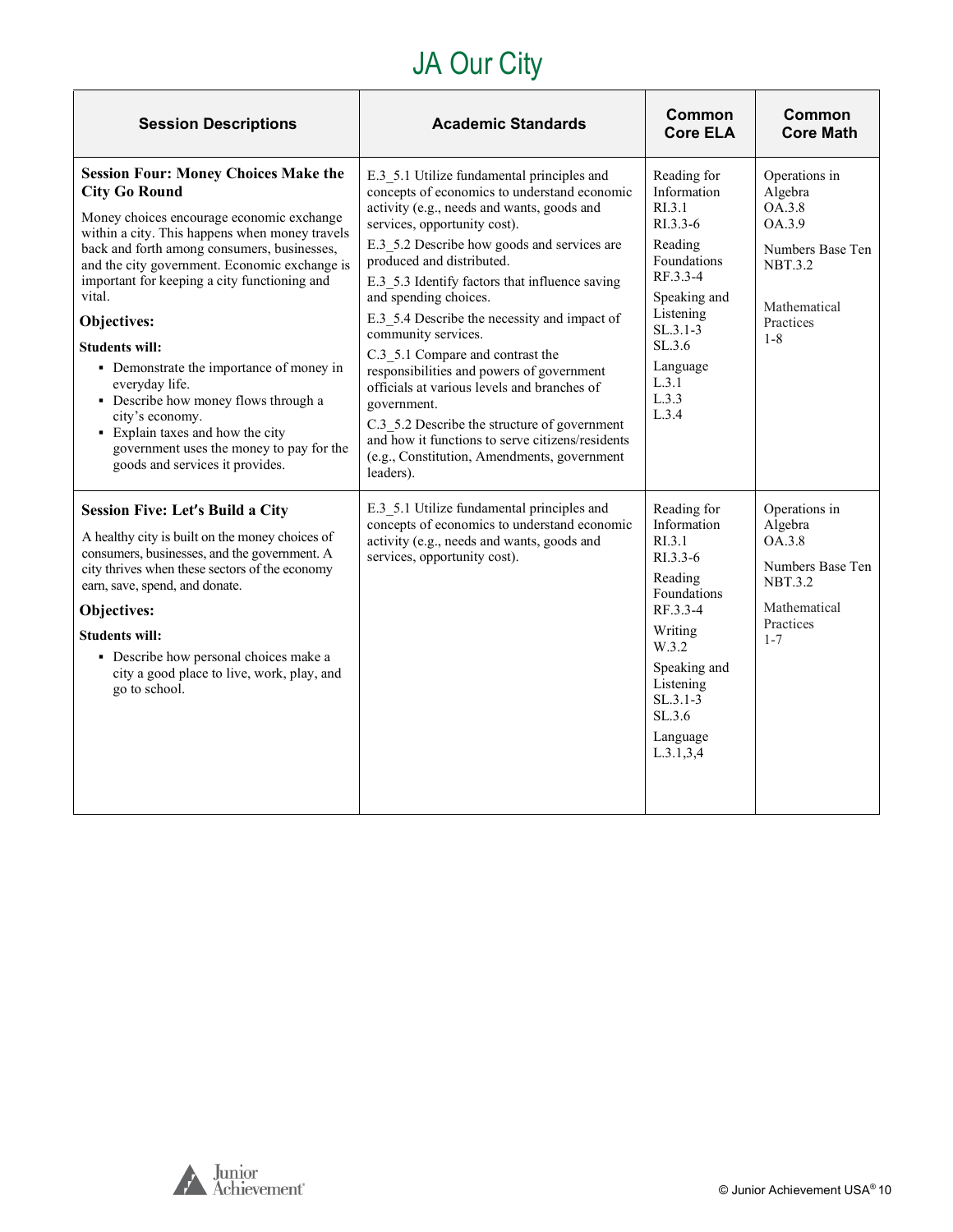# JA Our Region

<span id="page-10-0"></span>

| <b>Session Details</b>                                                                                                                                                                                                                                                                                                                                                                                                                                                   | <b>Academic Standards</b>                                                                                                                                                                                                                            | Common<br><b>Core ELA</b>                                                                                                                                                                            | Common<br><b>Core Math</b>                                       |
|--------------------------------------------------------------------------------------------------------------------------------------------------------------------------------------------------------------------------------------------------------------------------------------------------------------------------------------------------------------------------------------------------------------------------------------------------------------------------|------------------------------------------------------------------------------------------------------------------------------------------------------------------------------------------------------------------------------------------------------|------------------------------------------------------------------------------------------------------------------------------------------------------------------------------------------------------|------------------------------------------------------------------|
| <b>Session One: Be an Entrepreneur</b><br>Students explore well-known businesses by<br>matching entrepreneurs to their businesses and<br>identifying their own entrepreneurial traits.<br>Objectives:<br><b>Students will:</b><br>• Recognize the impact entrepreneurs have<br>on a region<br>• Apply traits that are common to successful<br>entrepreneurs to their own skills and<br>abilities                                                                         | E.3 5.1 Utilize fundamental principles and<br>concepts of economics to understand economic<br>activity (e.g., needs and wants, goods and<br>services, opportunity cost).<br>E.3 5.2 Describe how goods and services are<br>produced and distributed. | Reading for<br>Information<br>$RIA.1-2$<br>RI.4.4<br>RI.4.7<br>Reading<br>Foundations<br>RF.4.3-4<br>Speaking and<br>Listening<br>SL.4.1<br>SL.4.3<br>Language<br>$L.4.3 - 4$<br>L.4.6               | Mathematical<br>Practices<br>$1 - 2$<br>$4 - 7$                  |
| <b>Session Two: Resources-Tools for</b><br><b>Entrepreneurs</b><br>Students are introduced to resources and,<br>working in teams, use this information to create<br>new businesses.<br>Objectives:<br><b>Students will:</b><br>• Define natural, human, and capital<br>resources<br>• Describe how products and services use<br>resources                                                                                                                                | E.3 5.1 Utilize fundamental principles and<br>concepts of economics to understand economic<br>activity (e.g., needs and wants, goods and<br>services, opportunity cost).<br>E.3 5.2 Describe how goods and services are<br>produced and distributed. | Reading for<br>Information<br>RI.4.4<br>RI.4.7<br>Reading<br>Foundations<br>RF.4.3-4<br>Writing<br>W.4.2<br>W.4.8<br>Speaking and<br>Listening<br>$SL.4.1-5$<br>Language<br>$L.4.3 - 4$<br>$L.4.1-6$ | Mathematical<br>Practices<br>$1 - 2$<br>$4 - 8$                  |
| <b>Session Three: Hot Dog Stand Game</b><br>Students learn the fundamental tasks performed<br>by a business owner by playing the Hot Dog<br>Stand game and tracking their revenue and<br>expenses.<br>Objectives:<br><b>Students will:</b><br>• Track the revenue and expenses of a<br>business<br>• Identify the fundamental tasks required to<br>run a business<br>• Explain the importance of keeping an<br>accurate account of a business's financial<br>information | E.3 5.1 Utilize fundamental principles and<br>concepts of economics to understand economic<br>activity (e.g., needs and wants, goods and<br>services, opportunity cost).<br>E.3 5.2 Describe how goods and services are<br>produced and distributed. | Reading for<br>Information<br>RI.4.2-4<br>RI.4.7<br>Reading<br>Foundations<br>RF.4.3-4<br>Speaking and<br>Listening<br>SL.4.1<br>SL.4.3<br>Language<br>L.4.1<br>$L.4.3-6$                            | <b>NBT 4.4</b><br>NF.4.7<br>Mathematical<br>Practices<br>$1 - 7$ |

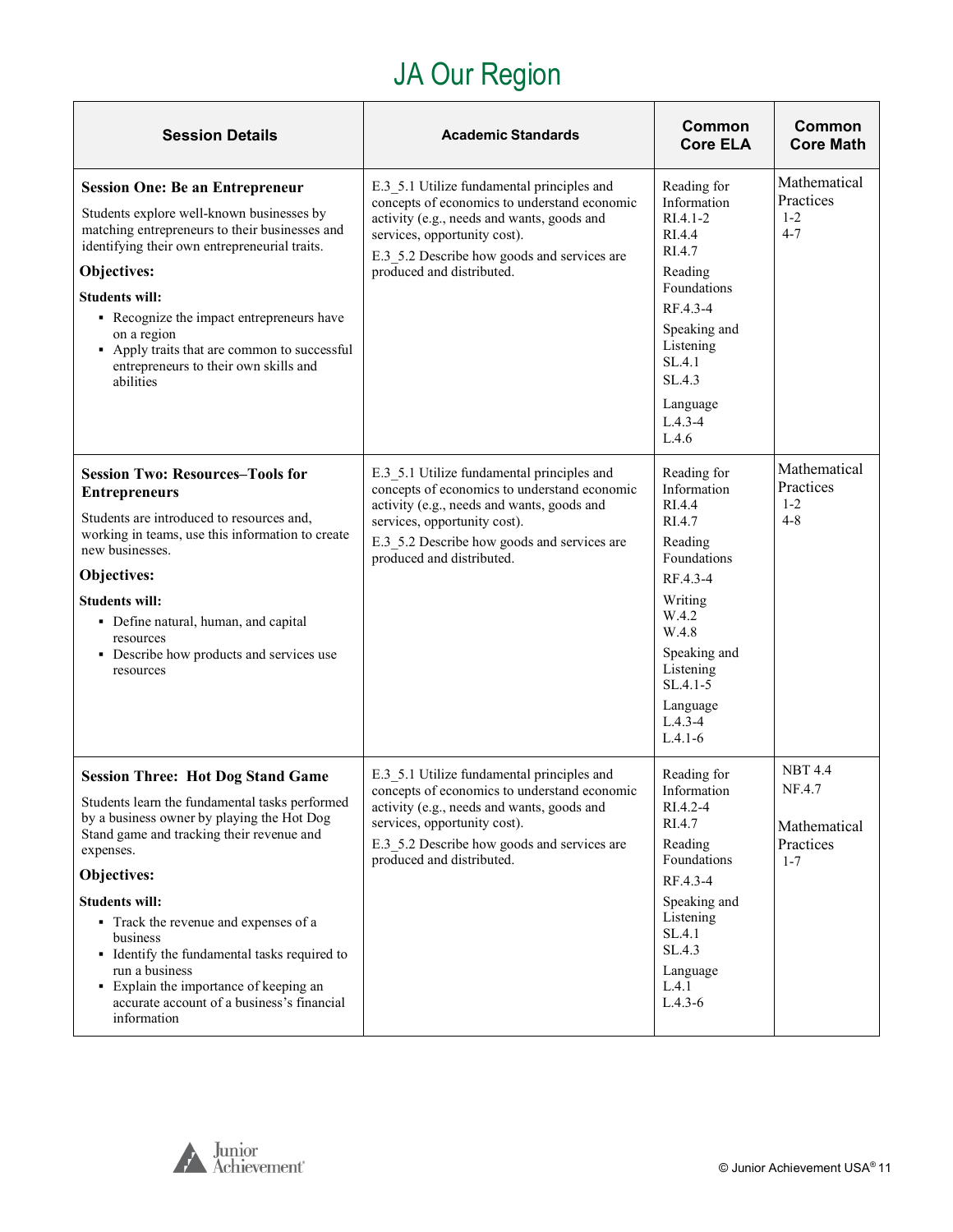## JA Our Region

| <b>Session Details</b>                                                                                                                                                                                                                                                                                                                                                                                                                                      | <b>Academic Standards</b>                                                                                                                                                                                                                            | Common<br><b>Core ELA</b>                                                                                                                                                                                                      | Common<br><b>Core Math</b>                           |
|-------------------------------------------------------------------------------------------------------------------------------------------------------------------------------------------------------------------------------------------------------------------------------------------------------------------------------------------------------------------------------------------------------------------------------------------------------------|------------------------------------------------------------------------------------------------------------------------------------------------------------------------------------------------------------------------------------------------------|--------------------------------------------------------------------------------------------------------------------------------------------------------------------------------------------------------------------------------|------------------------------------------------------|
| <b>Session Four: Entrepreneurs Solve</b><br><b>Problems</b><br>Students journey through the complex world of<br>business problem solving by brainstorming<br>ideas and by determining the price, advertising,<br>and supply for a new business using the<br>Problem-Solver Catcher.<br>Objectives:<br><b>Students will:</b><br>• Demonstrate the problem-solving process<br>• Identify the potential risks and rewards in<br>making<br>• business decisions | E.3 5.1 Utilize fundamental principles and<br>concepts of economics to understand economic<br>activity (e.g., needs and wants, goods and<br>services, opportunity cost).<br>E.3 5.2 Describe how goods and services are<br>produced and distributed. | Reading for<br>Information<br>RIA.1<br>RI.4.3-4<br>RI.4.7<br>Reading<br>Foundations<br>RF.4.3-4<br>Writing<br>W.4.2<br>W.4.8<br>Speaking and<br>Listening<br>$SL.4.1-2$<br>SL.4.4<br>Language<br>L.4.1<br>$L.4.3 - 4$<br>L.4.6 | Mathematical<br>Practices<br>$1 - 2$<br>4<br>$6 - 7$ |
| <b>Session Five: Entrepreneurs Go Global</b><br>Students demonstrate the supply chain by<br>working in teams to build a sticker-sheet<br>computer.<br>Objectives:<br><b>Students will:</b><br>• Apply the supply chain to a<br>manufacturing example<br>· Explain how resource providers,<br>businesses, and consumers are<br>interdependent                                                                                                                | E.3 5.1 Utilize fundamental principles and<br>concepts of economics to understand economic<br>activity (e.g., needs and wants, goods and<br>services, opportunity cost).<br>E.3 5.2 Describe how goods and services are<br>produced and distributed. | Reading for<br>Information<br>RI.4.3-4<br>RI.4.7<br>Reading<br>Foundations<br>RF.4.3-4<br>Speaking and<br>Listening<br>$SL.4.1 - 4$<br>Language<br>L.4.1<br>$L.4.3 - 4$<br>L.4.6                                               | NA                                                   |

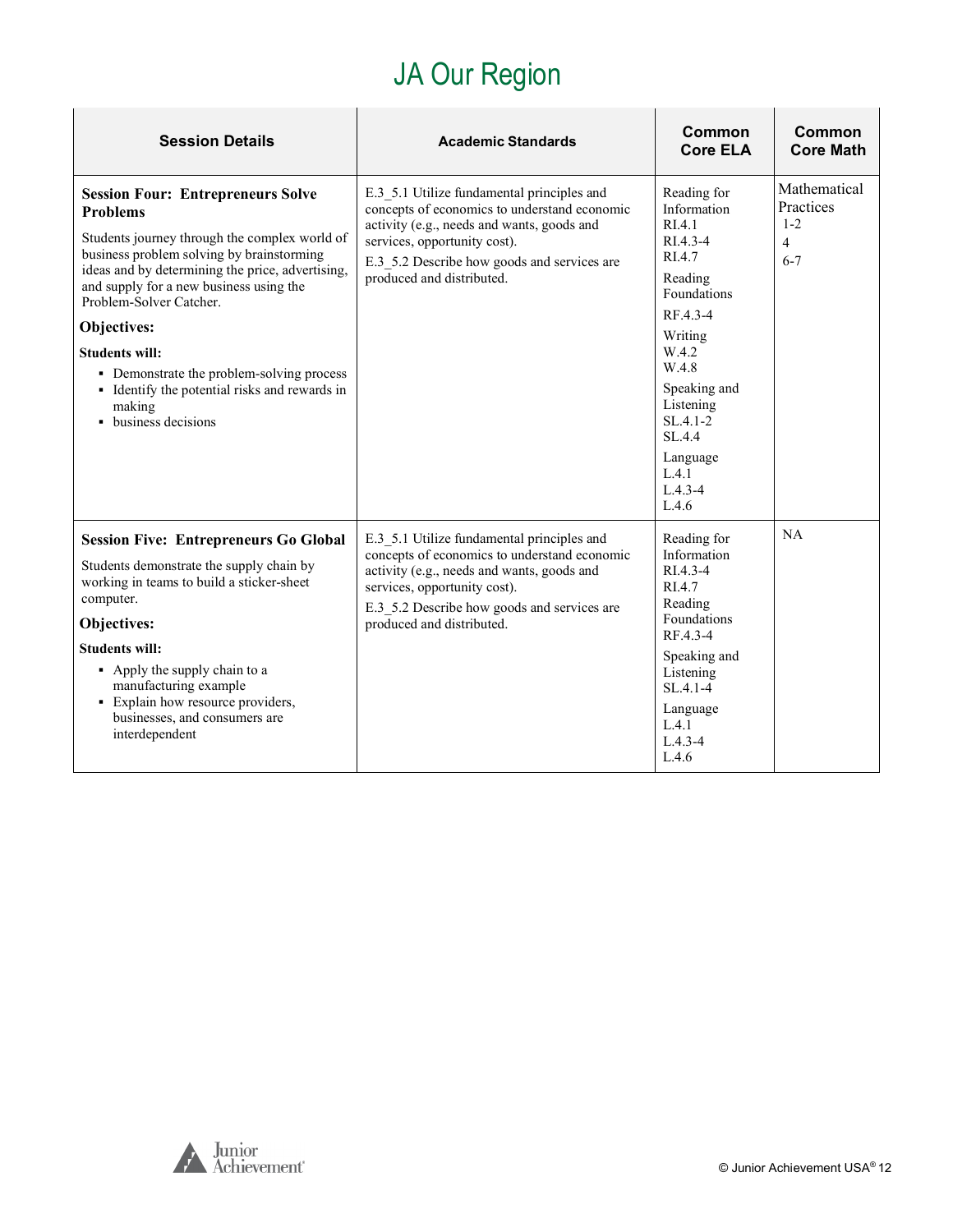### JA Our Nation

| <b>Session Details</b>                                                                                                                                                                                                                                                                                                                                                      | <b>Academic Standards</b>                                                                                                                                                                                                                                                                                           | Common<br><b>Core ELA</b>                                                                                                                                                                                       | Common<br><b>Core Math</b>                                                                     |
|-----------------------------------------------------------------------------------------------------------------------------------------------------------------------------------------------------------------------------------------------------------------------------------------------------------------------------------------------------------------------------|---------------------------------------------------------------------------------------------------------------------------------------------------------------------------------------------------------------------------------------------------------------------------------------------------------------------|-----------------------------------------------------------------------------------------------------------------------------------------------------------------------------------------------------------------|------------------------------------------------------------------------------------------------|
| <b>Session One: Free to Choose Your</b><br><b>Work or Business</b><br>Students are introduced to the nation's<br>free market system and how it supports<br>businesses and careers.<br>Objectives:<br>Students will:<br>• Identify the characteristics of a free<br>market economy<br>• Explain how pricing guides<br>economic decisions                                     | E.3 5.1 Utilize fundamental principles and concepts of<br>economics to understand economic activity (e.g., needs<br>and wants, goods and services, opportunity cost).<br>E.3 5.3 Identify factors that influence saving and<br>spending choices.                                                                    | Reading for<br>Information<br>$RI.5.1 - 2$<br>RI.5.4<br>RI.5.7<br>Reading<br>Foundations<br>RF.5.3-4<br>Speaking and<br>Listening<br>$SL.5.1-4$<br>SL.5.6<br>Language<br>$L.5.1 - 5$                            | Operations and<br>Algebraic<br>Thinking<br>OA.5.2<br><b>Numbers Base</b><br>Ten<br>NBT.5.6-7   |
| <b>Session Two: Innovation Nation</b><br>Students experience how entrepreneurial<br>thinking can spur new businesses and the<br>opportunity for future income.<br>Objectives:<br><b>Students will:</b><br>• Define entrepreneur and<br>entrepreneurship<br>• Describe resources and how<br>entrepreneurs use them<br>• Explore STEM skills and the<br>process of innovation | E.3 5.1 Utilize fundamental principles and concepts of<br>economics to understand economic activity (e.g., needs<br>and wants, goods and services, opportunity cost).<br>C.3 5.6 Compare and contrast personal and civic<br>responsibilities and explain why they are important in<br>community life.               | Reading for<br>Information<br>$RI.5.1-2$<br>RI.5.4<br>RI.5.7<br>Reading<br>Foundations<br>RF.5.3-4<br>Writing<br>WS.5.2<br>WS.5.4<br>Speaking and<br>Listening<br>$SL.5.1-4$<br>SL.5.6<br>Language<br>$L.5.1-5$ | Operations and<br>Algebraic<br>Thinking<br>CC.2.2.5.A.1<br>Numbers Base<br>Ten<br>CC.2.1.5.B.2 |
| <b>Session Three: Career Quest</b><br>Students learn about career clusters.<br>Objectives:<br><b>Students will:</b><br>• Examine career groupings and the<br>skills necessary for a variety of<br>careers.                                                                                                                                                                  | E.3_5.1 Utilize fundamental principles and concepts of<br>economics to understand economic activity (e.g., needs   Information<br>and wants, goods and services, opportunity cost).<br>C.3 5.6 Compare and contrast personal and civic<br>responsibilities and explain why they are important in<br>community life. | Reading for<br>$RI.5.1-2$<br>RI.5.4<br>RI.5.7<br>Reading<br>Foundations<br>RF.5.3-4<br>Speaking and<br>Listening<br>$SL.5.1-4$<br>SL.5.6<br>Language<br>$L.5.1-5$                                               | Numbers Base<br>Ten<br>CC.2.1.5.B.2                                                            |

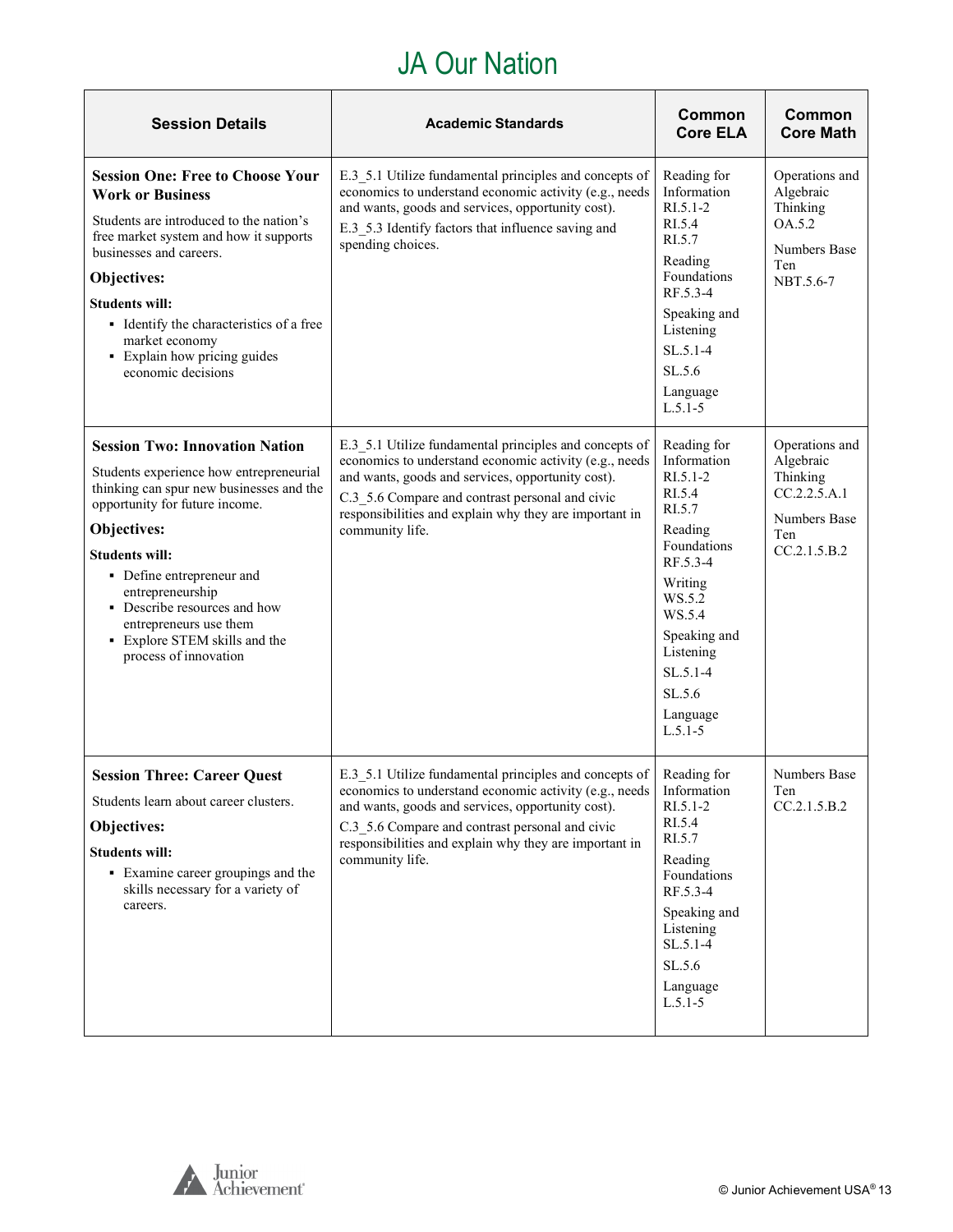### JA Our Nation

| <b>Session Descriptions</b>                                                                                                                                                                                                                             | <b>Academic Standards</b>                                                                                                                                                                                                                                                                                | Common<br><b>Core ELA</b>                                                                                                                                                                                         | <b>Common</b><br><b>Core Math</b>                                                              |
|---------------------------------------------------------------------------------------------------------------------------------------------------------------------------------------------------------------------------------------------------------|----------------------------------------------------------------------------------------------------------------------------------------------------------------------------------------------------------------------------------------------------------------------------------------------------------|-------------------------------------------------------------------------------------------------------------------------------------------------------------------------------------------------------------------|------------------------------------------------------------------------------------------------|
| <b>Session Four: Get and Keep the</b><br>Job!<br>Students examine important work-<br>readiness and behavioral skills needed<br>for career success.<br>Objectives:<br><b>Students will:</b><br>• Identify the soft skills wanted by<br>today's employers | E.3 5.1 Utilize fundamental principles and concepts<br>of economics to understand economic activity (e.g.,<br>needs and wants, goods and services, opportunity<br>cost).<br>C.3 5.6 Compare and contrast personal and civic<br>responsibilities and explain why they are important<br>in community life. | Reading for<br>Information<br>$RI.5.1-2$<br>RI.5.4<br>RI.5.7<br>Reading<br>Foundations<br>RF.5.3-4<br>Writing<br>WS.5.2<br>WS.5.4<br>Speaking and<br>Listening<br>$SL.5.1-4$<br>SL.5.6<br>Language<br>$L.5.1 - 5$ | Operations and<br>Algebraic<br>Thinking<br>CC.2.2.5.A.1<br>Numbers Base<br>Ten<br>CC.2.1.5.B.2 |
| <b>Session Five: Global Connections</b><br>Students explore how the United States is<br>connected to the global economy.<br>Objectives:<br><b>Students will:</b><br>• Discuss why businesses specialize<br>and trade<br>• Define opportunity cost       | E.3_5.1 Utilize fundamental principles and concepts<br>of economics to understand economic activity (e.g.,<br>needs and wants, goods and services, opportunity<br>cost).<br>E.3_5.2 Describe how goods and services are<br>produced and distributed.                                                     | Reading for<br>Information<br>$RI.5.1 - 2$<br>RI.5.4<br>RI.5.7<br>Reading<br>Foundations<br>RF.5.3-4<br>Speaking and<br>Listening<br>$SL.5.1-4$<br>SL.5.6<br>Language<br>$L.5.1 - 5$                              | <b>NA</b>                                                                                      |
| <b>Optional Supplement: Business</b><br>Organization<br>Students examine entrepreneurship, free<br>enterprise, and business organization.<br>Objectives:<br><b>Students will:</b><br>• Identify three basic ways businesses<br>are organized.           | E.3_5.1 Utilize fundamental principles and concepts<br>of economics to understand economic activity (e.g.,<br>needs and wants, goods and services, opportunity<br>cost).<br>E.3 5.2 Describe how goods and services are<br>produced and distributed.                                                     | Speaking and<br>Listening<br>SL.5.1-4<br>Language<br>L.5.1, 5                                                                                                                                                     | <b>NA</b>                                                                                      |

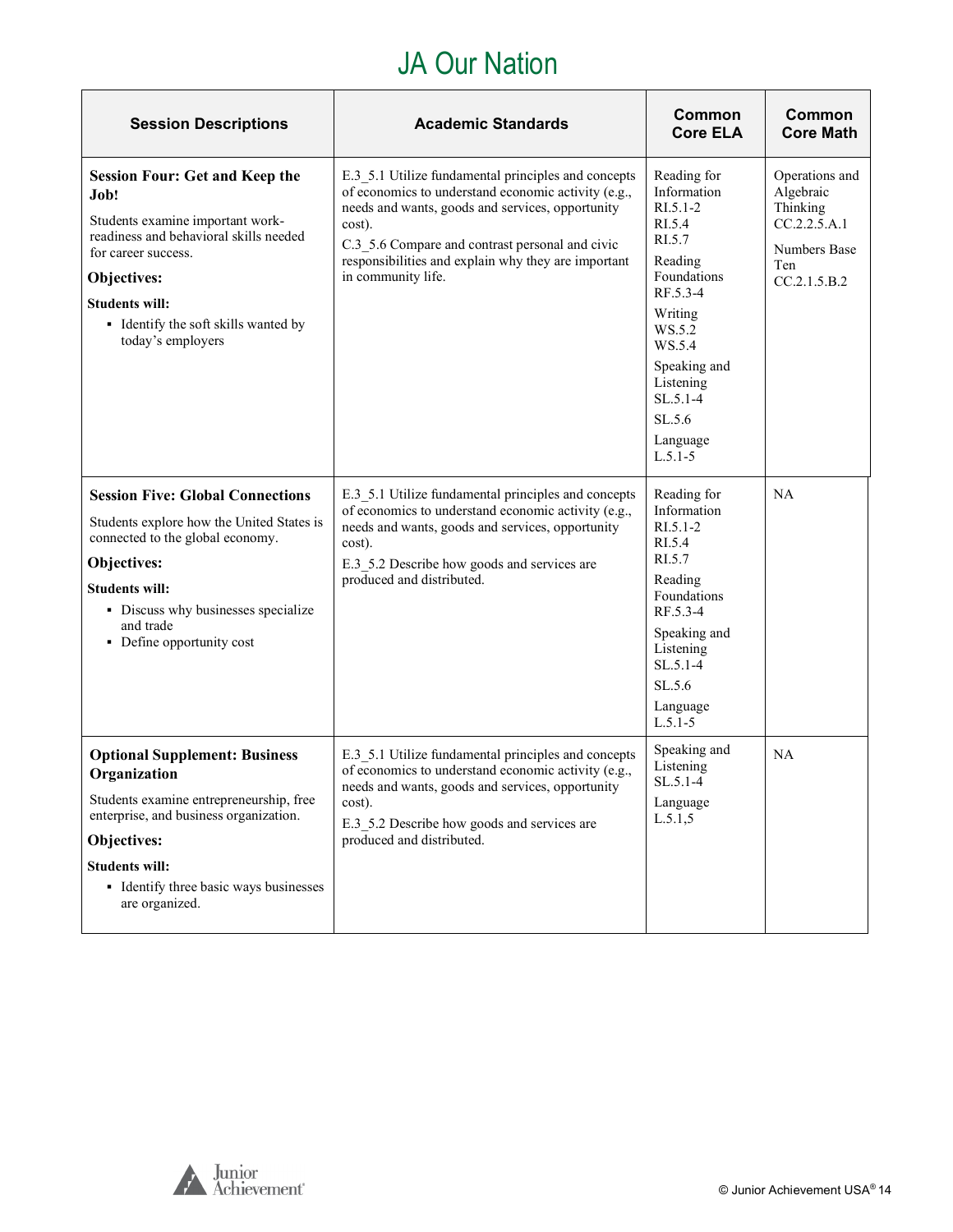## JA More than Money

<span id="page-14-0"></span>

| <b>Session Descriptions</b>                                                                                                                                                                                                                                                                                                                                                                                                                                                      | <b>Academic Standards</b>                                                                                                                                                                                                                         | <b>Common Core</b><br><b>ELA</b>                                                                                                                                                                     | Common<br><b>Core Math</b>                                                                                                                    |
|----------------------------------------------------------------------------------------------------------------------------------------------------------------------------------------------------------------------------------------------------------------------------------------------------------------------------------------------------------------------------------------------------------------------------------------------------------------------------------|---------------------------------------------------------------------------------------------------------------------------------------------------------------------------------------------------------------------------------------------------|------------------------------------------------------------------------------------------------------------------------------------------------------------------------------------------------------|-----------------------------------------------------------------------------------------------------------------------------------------------|
| <b>Session One: The Money Garden</b><br>Students explore money-management skills<br>and become familiar with the key differences<br>between earning, saving, and spending. They<br>learn that money can be saved in a financial<br>institution, such as a bank or a credit union,<br>and how that money can earn interest.<br>Objectives:<br><b>Students will:</b><br>• Identify the role of money in everyday<br>life<br>• Explain the benefits of using a savings<br>account   | E.3 5.1 Utilize fundamental principles and concepts of<br>economics to understand economic activity (e.g., needs and<br>wants, goods and services, opportunity cost).<br>E.3 5.3 Identify factors that influence saving and spending<br>choices.  | Reading for<br>Information<br>R <sub>L</sub> 3.1<br>RI.3.3-4<br>RI.3.6<br>Reading<br>Foundations<br>RF.3.3-4<br>Speaking and<br>Listening<br>SL.3.1<br>SL.3.6<br>Language<br>L.3.1<br>L.3.4<br>L.3.4 | Numbers Base<br>Ten<br>3.NBT.2.2<br>3.NBT.3.3<br>4.NBT.4<br>5.NBT.5<br>5.NBT.7<br>Mathematical<br>Practices<br>$1 - 8$                        |
| <b>Session Two: Create a Business</b><br>Students learn about the ways in which<br>people's interests and skills can help them<br>identify small businesses they can start.<br>Objectives:<br><b>Students will:</b><br>• Define business, goods, and services<br>• Identify businesses they would like to<br>start that<br>align with their personal interests and<br>skills<br>• Appreciate their own roles as<br>entrepreneurs in affecting their<br>community and their world | E.3 5.1 Utilize fundamental principles and concepts of<br>economics to understand economic activity (e.g., needs and<br>wants, goods and services, opportunity cost).<br>E.3 5.2 Describe how goods and services are produced and<br>distributed. | Reading for<br>Information<br>RI.3.2-4<br>RI.3.6<br>Reading<br>Foundations<br>RF.3.3-4<br>Speaking and<br>Listening<br>$SL.3.1-3$<br>SL.3.6<br>Language<br>$L.3.1 - 4$<br>L.3.6                      | <b>Numbers Base</b><br>Ten<br>3.NBT.3.3<br>4.NBT.4<br>4.NBT.5<br>5.NBT.5<br>5.NBT.7<br>Mathematical<br>Practices<br>$1 - 8$                   |
| <b>Session Three: Build a Business</b><br>Students identify the fundamental steps for<br>starting a small business and develop a basic<br>business plan.<br>Objectives:<br><b>Students will:</b><br>• Identify the basic steps for building a<br>small<br>business<br>• Develop a basic business plan                                                                                                                                                                            | E.3_5.1 Utilize fundamental principles and concepts of<br>economics to understand economic activity (e.g., needs and<br>wants, goods and services, opportunity cost).                                                                             | Reading for<br>Information<br>RI.3.2-6<br>Reading<br>Foundations<br>RF.3.3-4<br>Speaking and<br>Listening<br>SL.3.1<br>SL.3.6<br>Language<br>$L.3.1 - 4$<br>L.3.6                                    | Numbers Base<br>Ten<br>3.NBT.2.2<br>3.NBT.3.3<br>4.NBT.4<br>4.NF.4.7<br>5.NBT.5<br>5.NBT.7<br>Mathematical<br>Practices<br>$1 - 2$<br>$4 - 8$ |

\*ELO- Indicates a skill best supported by an Extended Learning Opportunity

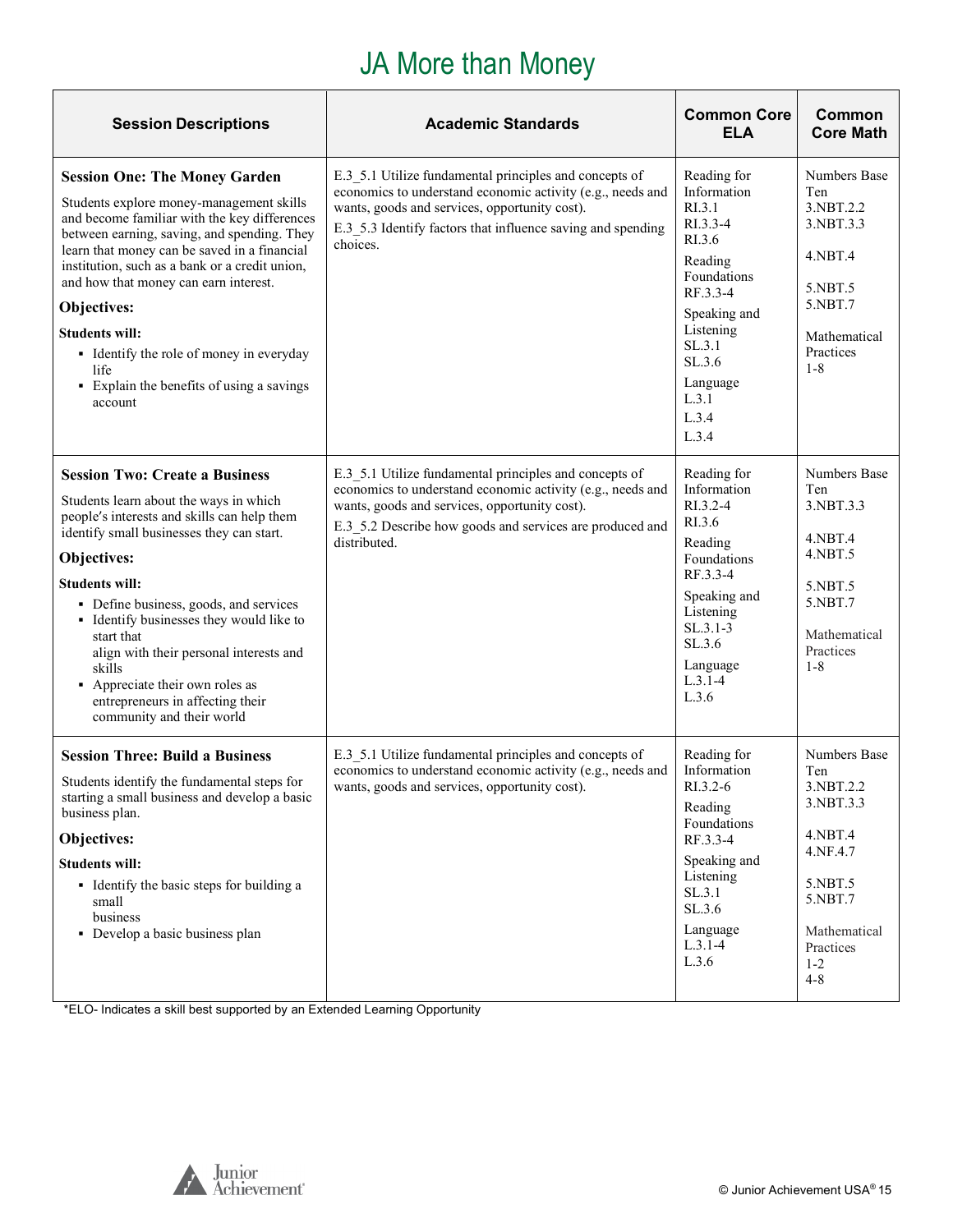## JA More than Money

| <b>Session Descriptions</b>                                                                                                                                                                                                                                                                                                                                                                                                                                                                                                                                                        | <b>Academic Standards</b>                                                                                                                                                                                                                        | Common<br><b>Core ELA</b>                                                                                                                                                                           | Common<br><b>Core Math</b>                                                                                                           |
|------------------------------------------------------------------------------------------------------------------------------------------------------------------------------------------------------------------------------------------------------------------------------------------------------------------------------------------------------------------------------------------------------------------------------------------------------------------------------------------------------------------------------------------------------------------------------------|--------------------------------------------------------------------------------------------------------------------------------------------------------------------------------------------------------------------------------------------------|-----------------------------------------------------------------------------------------------------------------------------------------------------------------------------------------------------|--------------------------------------------------------------------------------------------------------------------------------------|
| <b>Session Four: Run a Business</b><br>Students explain why financial institutions lend<br>money and why people borrow money for their<br>businesses. They learn about advantages and<br>disadvantages of borrowing money, including<br>the need to make interest payments. They<br>record and track financial gains and losses in a<br>simulated activity.<br>Objectives:<br><b>Students will:</b><br>• Explain why financial institutions lend<br>money<br>• Explain decision making and the traits of<br>trustworthy borrowers<br>• Record and track financial gains and losses | E.3 5.1 Utilize fundamental principles and concepts of<br>economics to understand economic activity (e.g., needs<br>and wants, goods and services, opportunity cost).<br>E.3 5.3 Identify factors that influence saving and<br>spending choices. | Reading for<br>Information<br>$R1.3.1-5$<br>RI.3.7<br>Reading<br>Foundations<br>RF.3.3-4<br>Writing<br>$W.3.2-4$<br>Speaking and<br>Listening<br>$SL.3.1-3$<br>SL.3.6<br>Language<br>L.3.4<br>L.3.6 | Numbers Base Ten<br>3.NBT.2.2<br>3.NBT.3.3<br>$4.$ NBT $.4$<br>4.NBT.5<br>5.NBT.5<br>5.NBT.7<br>Mathematical<br>Practices<br>$1 - 8$ |
| <b>Session Five: Global Success</b><br>The students explore the opportunities and<br>challenges of global markets.<br>Objectives:<br><b>Students will:</b><br>• Explore reasons why businesses import<br>and export goods<br>• Describe the economic considerations<br>related to selling in a global market<br>• Define opportunity cost                                                                                                                                                                                                                                          | E.3 5.1 Utilize fundamental principles and concepts of<br>economics to understand economic activity (e.g., needs<br>and wants, goods and services, opportunity cost).                                                                            | Reading for<br>Information<br>RI.3.1<br>$RI.3.3-7$<br>Reading<br>Foundations<br>RF.3.3-4<br>Writing<br>W.3.3<br>Speaking and<br>Listening<br>$SL.3.1-2$<br>SL.3.6<br>Language<br>$L.3.1-4$<br>L.3.6 |                                                                                                                                      |

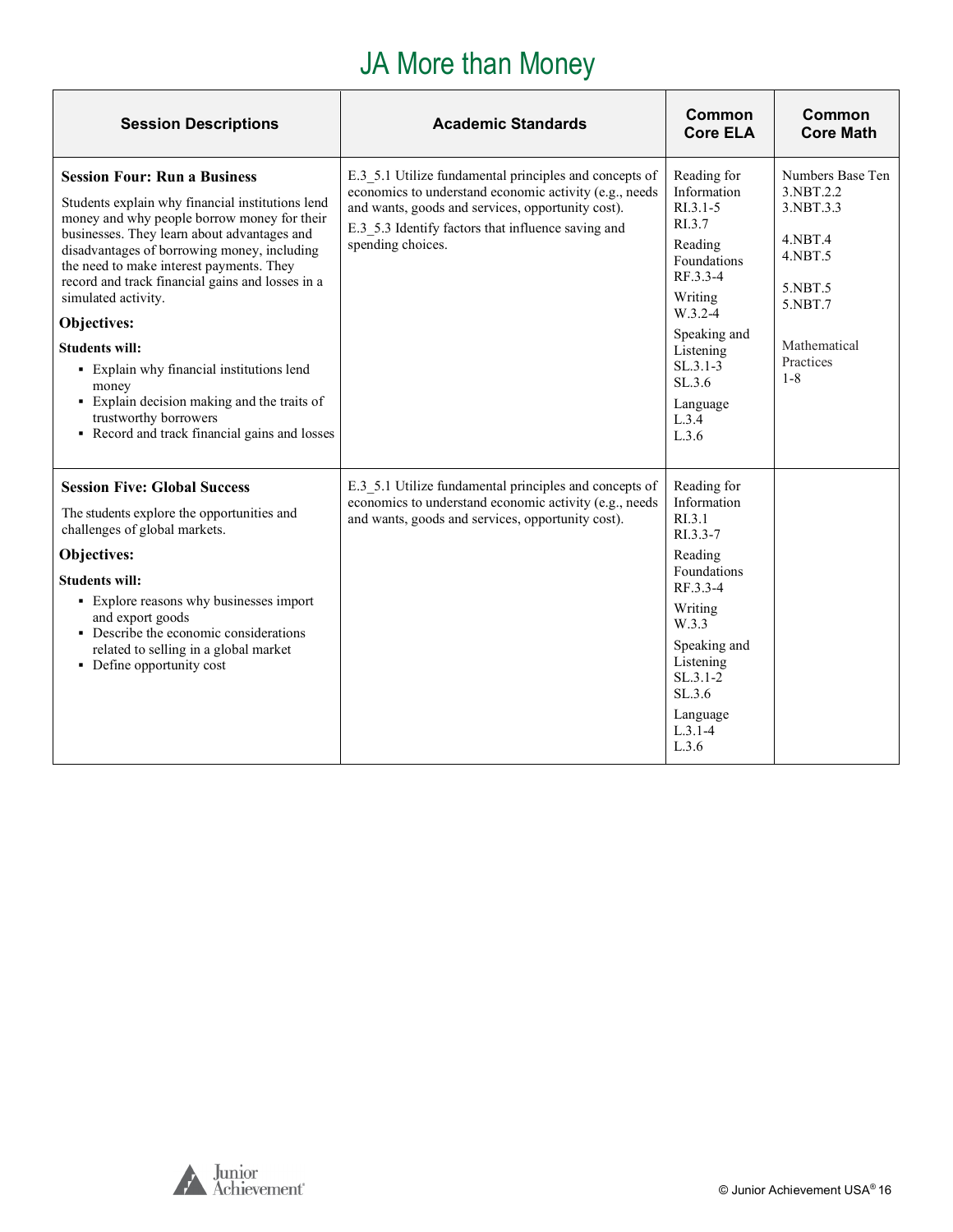# JA Career Exploration Fair K-2

| <b>Session Descriptions</b>                                                                                                                                                                                                                                                                                                                                                                                                                                           | <b>Academic Standards</b>                                                                                                                  | <b>Common Core</b><br>ELA                                                                                                                                                                                                                                                                            |
|-----------------------------------------------------------------------------------------------------------------------------------------------------------------------------------------------------------------------------------------------------------------------------------------------------------------------------------------------------------------------------------------------------------------------------------------------------------------------|--------------------------------------------------------------------------------------------------------------------------------------------|------------------------------------------------------------------------------------------------------------------------------------------------------------------------------------------------------------------------------------------------------------------------------------------------------|
| <b>Pre-JA Career Exploration Fair</b><br><b>Session: A Job to Do!</b><br>Students identify the jobs people have and<br>the work people do to make their<br>community a good place to live, work, and<br>play. They will also prepare questions to<br>ask the speakers.<br>Objectives:<br><b>Students will:</b><br>• Define careers.<br>• Examine the jobs of family members.<br>• Identify jobs within the community.                                                 | C.K 2.6 Describe important rights and responsibilities of<br>citizens/residents.<br>E.K 2.5 Explain how people earn income and save money. | <b>Foundational Skills</b><br>RF <sub>1</sub><br>RF <sub>2</sub><br>RF3<br>Writing<br>W <sub>2</sub><br>W 5<br>W 8<br>Speaking and<br>Listening<br>SL <sub>1</sub><br>SL <sub>3</sub><br>SL <sub>4</sub><br>SL <sub>5</sub><br>SL <sub>6</sub><br>Language<br>L <sub>4</sub><br>L <sub>5</sub><br>L6 |
| The Day of the Fair<br>Students will visit six speakers from the<br>community who will give brief<br>presentations about their jobs, allowing<br>time for students to ask questions.<br>Objectives:<br><b>Students will:</b><br>• Observe speakers and the tools they<br>use.<br>• Identify the variety of careers people<br>have in the community and how each<br>job requires specific skills.<br>• Express ideas and questions<br>concerning the jobs people have. | C.K_2.6 Describe important rights and responsibilities of<br>citizens/residents.<br>E.K 2.5 Explain how people earn income and save money. | <b>Foundational Skills</b><br>RF <sub>1</sub><br>RF <sub>2</sub><br>RF <sub>3</sub><br>Writing<br>W.4<br>W.5<br>W.6<br>Speaking and<br>Listening<br>SL 1<br>SL <sub>3</sub><br>SL <sub>4</sub><br>SL <sub>5</sub><br>SL <sub>6</sub><br>Language<br>L <sub>4</sub><br>L <sub>5</sub><br>L6           |
| <b>Post-JA Career Exploration Fair</b><br><b>Activity: I Think I Want to Be</b><br>Students reflect on their JA Career<br>Exploration Fair experience.<br>Objectives:<br><b>Students will:</b><br>• Begin to identify a future career<br>interest.                                                                                                                                                                                                                    | C.K 2.6 Describe important rights and responsibilities of<br>citizens/residents.<br>E.K 2.5 Explain how people earn income and save money. | <b>Foundational Skills</b><br>RF <sub>1</sub><br>RF <sub>2</sub><br>RF <sub>3</sub><br>Writing<br>W.4<br>W.5<br>W.6<br>Language<br>L <sub>4</sub><br>L <sub>5</sub><br>L6                                                                                                                            |

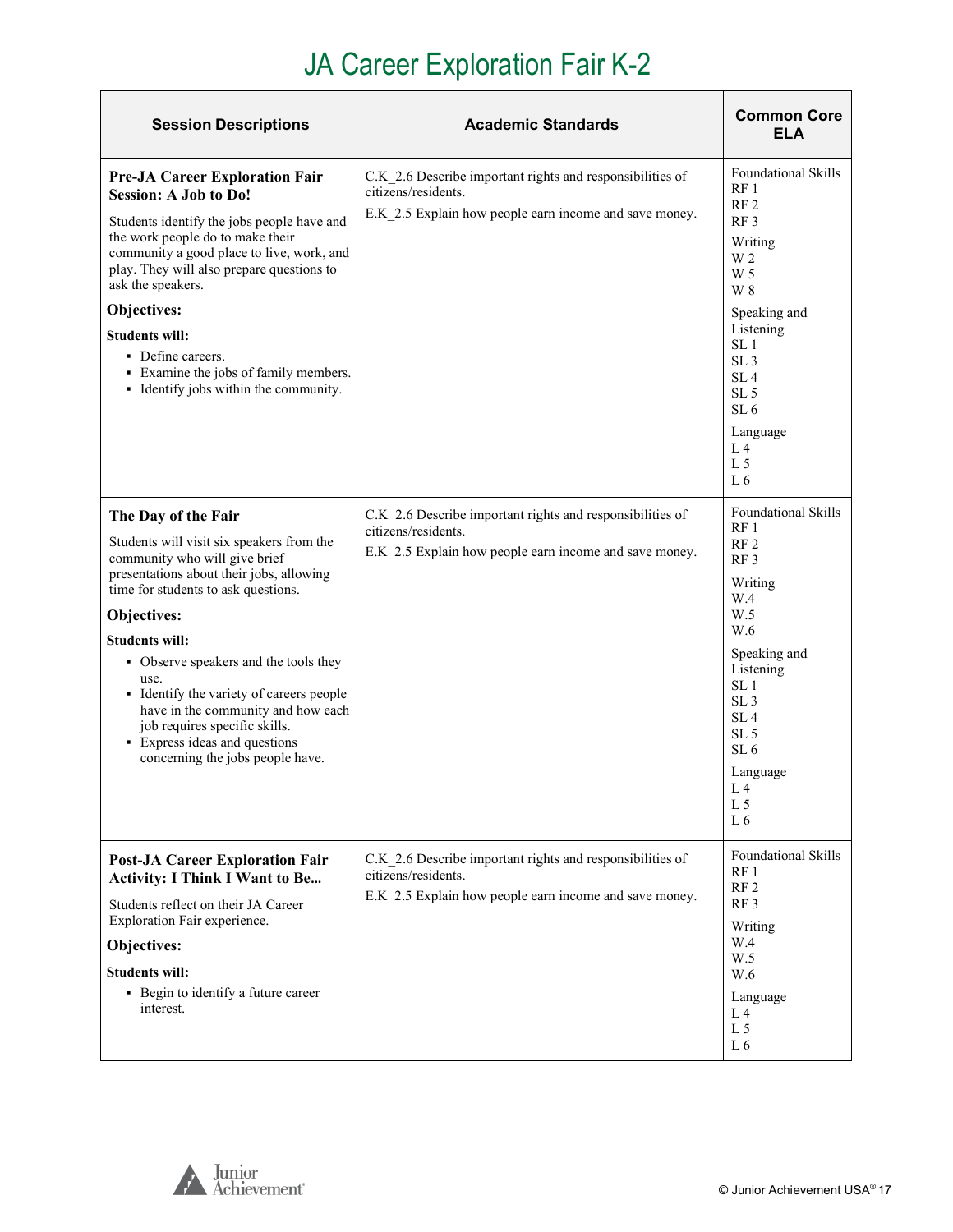# JA Career Exploration Fair 3-5

| <b>Session Descriptions</b>                                                                                                                                                                                                                                                                                                                                                                                                                                                                                               | <b>Academic Standards</b>                                                                                                                                                                                                                                                                          | <b>Common Core</b><br>ELA                                                                                                                                                                                           |
|---------------------------------------------------------------------------------------------------------------------------------------------------------------------------------------------------------------------------------------------------------------------------------------------------------------------------------------------------------------------------------------------------------------------------------------------------------------------------------------------------------------------------|----------------------------------------------------------------------------------------------------------------------------------------------------------------------------------------------------------------------------------------------------------------------------------------------------|---------------------------------------------------------------------------------------------------------------------------------------------------------------------------------------------------------------------|
| <b>Pre-JA Career Exploration Fair</b><br><b>Session: A Job for Everyone</b><br>Students reflect on their interests and<br>skills as they consider future careers.<br>Objectives:<br><b>Students will:</b><br>• Define careers.<br>• Analyze their interests and skills to<br>learn how they fit in the classroom<br>and the workplace.<br>• Construct new understandings<br>connected to prior knowledge.                                                                                                                 | E.3 5.1 Utilize fundamental principles and concepts of economics<br>to understand economic activity (e.g., needs and wants, goods and<br>services, opportunity cost).<br>C.3 5.6 Compare and contrast personal and civic responsibilities<br>and explain why they are important in community life. | <b>Foundational Skills</b><br>RF <sub>3</sub><br>RF <sub>4</sub><br>Speaking and<br>Listening<br>SL <sub>1</sub><br>SL <sub>6</sub><br>Language<br>L <sub>4</sub><br>L <sub>5</sub><br>L <sub>6</sub>               |
| The Day of the Fair<br>Students will visit six speakers from the<br>community who will give brief<br>presentations about their jobs, allowing<br>time for students to ask questions.<br>Objectives:<br><b>Students will:</b><br>• Observe speakers and the tools they<br>use.<br>• Identify the variety of careers people<br>have in the community and how<br>each job requires specific skills.<br>• Express how jobs require specific<br>interests and skills.<br>• Examine how school skills apply to<br>career paths. | E.3 5.1 Utilize fundamental principles and concepts of economics<br>to understand economic activity (e.g., needs and wants, goods and<br>services, opportunity cost).<br>C.3_5.6 Compare and contrast personal and civic responsibilities<br>and explain why they are important in community life. | <b>Foundational Skills</b><br>RF <sub>3</sub><br>RF4<br>Speaking and<br>Listening<br>SL <sub>1</sub><br>SL <sub>3</sub><br>SL <sub>5</sub><br>SL <sub>6</sub><br>Language<br>L <sub>4</sub><br>L <sub>5</sub><br>L6 |
| <b>Post-JA Career Exploration Fair</b><br><b>Activity: Someday I'll Be</b><br>Students reflect on their JA Career<br>Exploration Fair experience.<br>Objectives:<br><b>Students will:</b><br>• Prepare a personal interest<br>"resume."<br>• Begin to identify a future career<br>interest.                                                                                                                                                                                                                               | E.3_5.1 Utilize fundamental principles and concepts of economics<br>to understand economic activity (e.g., needs and wants, goods and<br>services, opportunity cost).<br>C.3 5.6 Compare and contrast personal and civic responsibilities<br>and explain why they are important in community life. | <b>Foundational Skills</b><br>RF <sub>3</sub><br>RF4<br>Writing<br>W.4<br>W.5<br>W.6<br>Language<br>L <sub>4</sub><br>L <sub>5</sub><br>L6                                                                          |